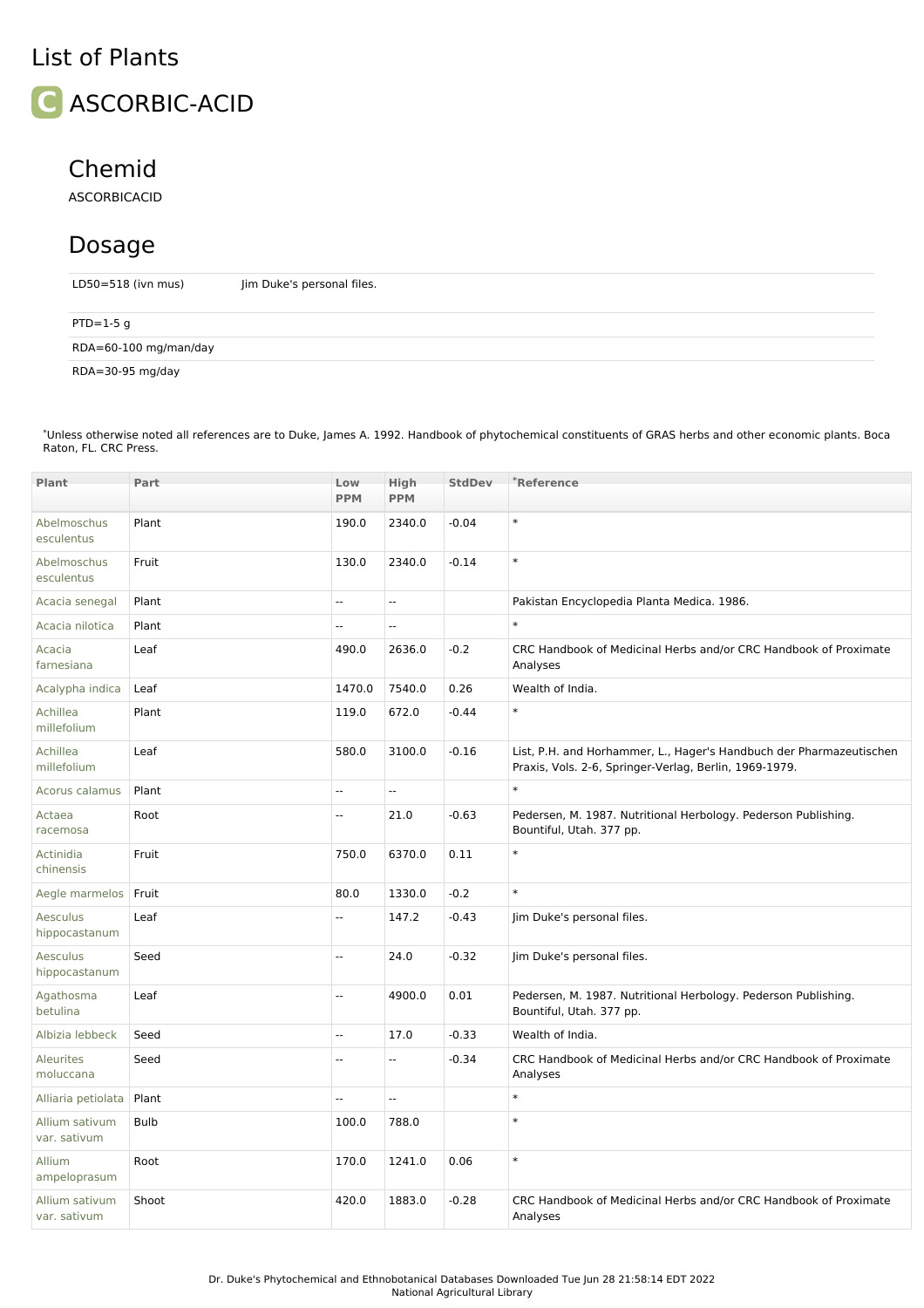| Allium sativum<br>var. sativum | Leaf    | 390.0                     | 2868.0                   | $-0.18$ | $\ast$                                                                                     |
|--------------------------------|---------|---------------------------|--------------------------|---------|--------------------------------------------------------------------------------------------|
| Allium cepa                    | Leaf    | 390.0                     | 5000.0                   | 0.02    | $\ast$                                                                                     |
| Allium<br>ampeloprasum         | Leaf    | 170.0                     | 3019.0                   | $-0.16$ | $\ast$                                                                                     |
| Allium sativum<br>var. sativum | Root    | --                        | $\overline{\phantom{a}}$ |         | $\ast$                                                                                     |
| Allium sativum<br>var. sativum | Flower  | 440.0                     | 3793.0                   | 0.33    | CRC Handbook of Medicinal Herbs and/or CRC Handbook of Proximate<br>Analyses               |
| Allium cepa                    | Bulb    | Щ,                        | $\overline{\phantom{a}}$ |         | $\ast$                                                                                     |
| Allium<br>ampeloprasum         | Flower  | 400.0                     | 2367.0                   | $-0.11$ | $\ast$                                                                                     |
| Allium<br>schoenoprasum        | Leaf    | 57.0                      | 9875.0                   | 0.47    | $\ast$                                                                                     |
| Alocasia<br>macrorrhiza        | Root    | --                        | 572.0                    | $-0.32$ | $\ast$                                                                                     |
| Alocasia<br>macrorrhiza        | Leaf    | Щ,                        | 50.0                     | $-0.44$ | $\ast$                                                                                     |
| Aloe spp.                      | Leaf    | 31.0                      | 6260.0                   | 0.14    | $\ast$                                                                                     |
| Aloe vera                      | Leaf    | -−                        | 6260.0                   | 0.14    | Pedersen, M. 1987. Nutritional Herbology. Pederson Publishing.<br>Bountiful, Utah. 377 pp. |
| Alpinia galanga                | Rhizome | 260.0                     | 1844.0                   | 1.97    | CRC Handbook of Medicinal Herbs and/or CRC Handbook of Proximate<br>Analyses               |
| Althaea<br>officinalis         | Root    | 177.0                     | 1640.0                   | 0.29    | $\ast$                                                                                     |
| Althaea<br>officinalis         | Seed    | ш,                        | 1640.0                   | 0.65    | $\ast$                                                                                     |
| Amaranthus<br>spinosus         | Leaf    | 98.0                      | 5030.0                   | 0.02    | $\ast$                                                                                     |
| Amaranthus sp.                 | Leaf    | 345.0                     | 6263.0                   | 0.14    | $\ast$                                                                                     |
| Amorphophallus<br>campanulatus | Root    | 15.0                      | 279.0                    | $-0.49$ | $\ast$                                                                                     |
| Anacardium<br>occidentale      | Fruit   | 252.0                     | 17500.0                  | 0.8     | $\ast$                                                                                     |
| Anacardium<br>occidentale      | Seed    | 20.0                      | 21.0                     | $-0.33$ | $\ast$                                                                                     |
| Anacardium<br>occidentale      | Leaf    | 890.0                     | 2957.0                   | $-0.17$ | $\ast$                                                                                     |
| Ananas<br>comosus              | Fruit   | 148.0                     | 4178.0                   | $-0.02$ | $\ast$                                                                                     |
| Anethum<br>graveolens          | Seed    | Щ,                        | 1150.0                   | 0.35    | $\ast$                                                                                     |
| Anethum<br>graveolens          | Plant   | 1214.0                    | 1440.0                   | $-0.26$ | $\ast$                                                                                     |
| Angelica<br>sinensis           | Root    | 67.0                      | 304.0                    | $-0.47$ | $\ast$                                                                                     |
| Annona<br>cherimola            | Fruit   | 50.0                      | 725.0                    | $-0.24$ | $\ast$                                                                                     |
| Annona<br>squamosa             | Fruit   | 340.0                     | 1600.0                   | $-0.19$ | $\ast$                                                                                     |
| Annona<br>reticulata           | Fruit   | 150.0                     | 1400.0                   | $-0.2$  | $\ast$                                                                                     |
| Annona glabra                  | Fruit   | 210.0                     | 1590.0                   | $-0.19$ | CRC Handbook of Medicinal Herbs and/or CRC Handbook of Proximate<br>Analyses               |
| Annona<br>diversifolia         | Fruit   | $\mathbb{H}^{\mathbb{Z}}$ | 140.0                    | $-0.28$ | J Cell Biochem VOL. 22=1995                                                                |
| Annona<br>muricata             | Fruit   | 190.0                     | 1540.0                   | $-0.19$ | $\ast$                                                                                     |
| Apium<br>graveolens            | Shoot   | 17.0                      | 129.0                    | $-0.36$ | $\ast$                                                                                     |
| Apium<br>graveolens            | Seed    | 171.0                     | 1700.0                   | 0.68    | $\ast$                                                                                     |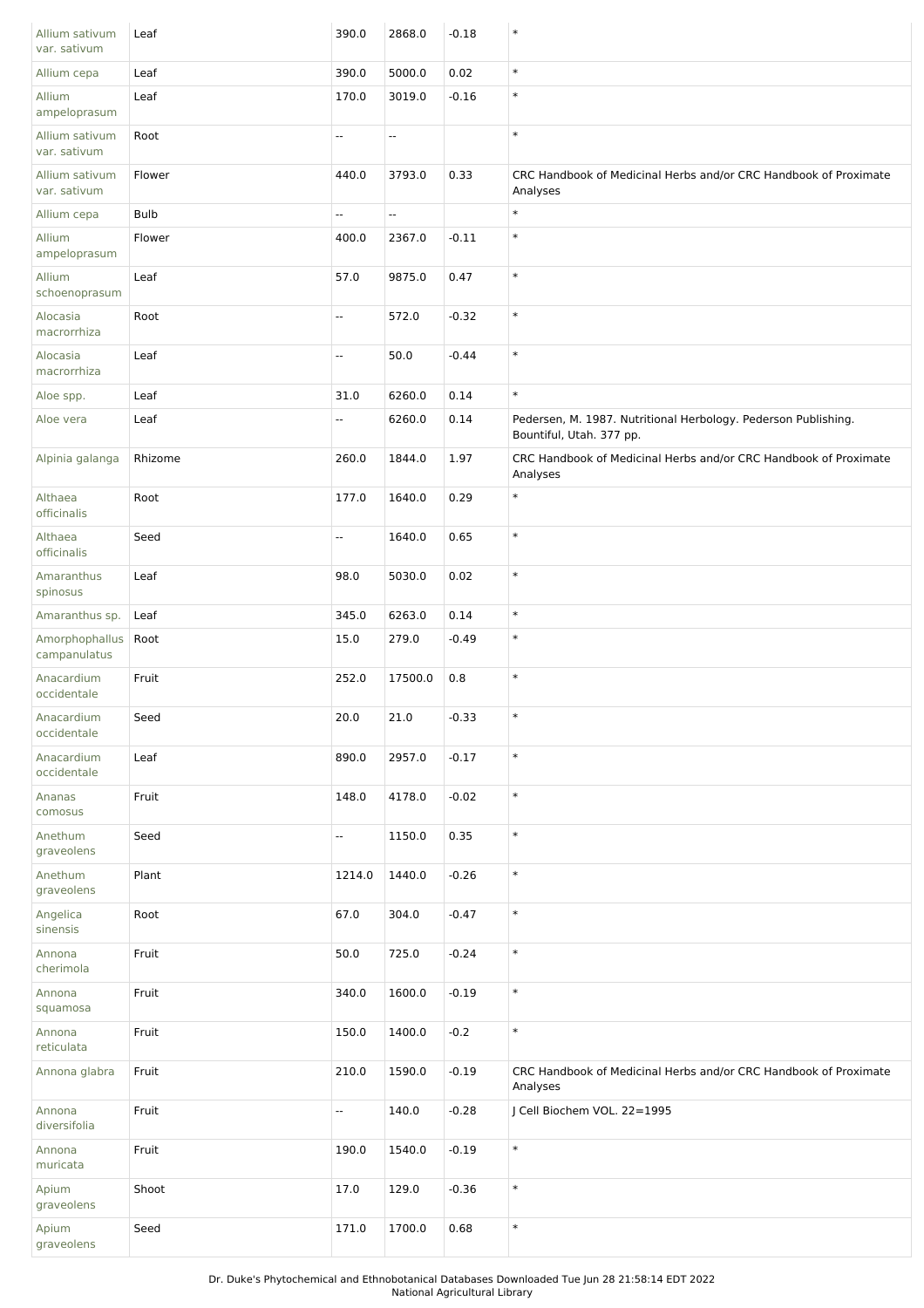| Apium<br>graveolens             | Pt    | 58.0   | 2778.0                   | $-0.26$  | $\ast$                                                                       |
|---------------------------------|-------|--------|--------------------------|----------|------------------------------------------------------------------------------|
| Apium<br>graveolens             | Fruit | 357.0  | 1700.0                   | $-0.18$  | $\ast$                                                                       |
| Apium<br>graveolens             | Plant | 17.0   | 129.0                    | $-0.56$  | $\ast$                                                                       |
| Arachis<br>hypogaea             | Seed  | Ξ.     | 190.0                    | $-0.22$  | $\ast$                                                                       |
| Arachis<br>hypogaea             | Leaf  | 980.0  | 4558.0                   | $-0.02$  | $\ast$                                                                       |
| Aralia cordata                  | Leaf  | 50.0   | 1065.0                   | $-0.35$  | $\ast$                                                                       |
| Arctium lappa                   | Root  | 20.0   | 85.0                     | $-0.6$   | $\ast$                                                                       |
| Arctostaphylos<br>uva-ursi      | Leaf  | 22.0   | 191.0                    | $-0.43$  | $\ast$                                                                       |
| Areca catechu                   | Seed  | Ξ.     | u.                       |          | $\ast$                                                                       |
| Armoracia<br>rusticana          | Leaf  | 2440.0 | 4560.0                   | $-0.02$  | $\ast$                                                                       |
| Armoracia<br>rusticana          | Root  | 1800.0 | 10000.0                  | 5.07     | $\ast$                                                                       |
| Armoracia<br>rusticana          | Plant | 1220.0 | 18200.0                  | 3.68     | $\ast$                                                                       |
| Arracacia<br>xanthorrhiza       | Root  | 310.0  | 1070.0                   | $-0.03$  | $\ast$                                                                       |
| Artemisia<br>vulgaris           | Leaf  | 720.0  | 5670.0                   | 0.08     | CRC Handbook of Medicinal Herbs and/or CRC Handbook of Proximate<br>Analyses |
| Artemisia<br>dracunculus        | Leaf  | --     | 588.0                    | $-0.39$  | $\ast$                                                                       |
| Artemisia<br>absinthium         | Leaf  | 1200.0 | 2600.0                   | $-0.2$   | $\ast$                                                                       |
| Artocarpus<br>heterophyllus     | Fruit | 45.0   | 435.0                    | $-0.26$  | $\ast$                                                                       |
| Artocarpus<br>altilis           | Seed  | 65.0   | 275.0                    | $-0.17$  | $\ast$                                                                       |
| Artocarpus<br>altilis           | Fruit | 150.0  | 985.0                    | $-0.22$  | $\ast$                                                                       |
| Asimina triloba                 | Fruit | 76.0   | 893.0                    | $-0.23$  | $\ast$                                                                       |
| Aspalathus<br>linearis          | Shoot | 157.0  | 94000.0                  | 4.18     | $\ast$                                                                       |
| Asparagus<br>officinalis        | Root  | 398.0  | 3976.0                   | 1.63     | $\ast$                                                                       |
| Asparagus<br>officinalis        | Shoot | 100.0  | 5714.0                   | $-0.09$  | $\ast$                                                                       |
| Astragalus<br>membranaceus      | Root  | 44     | $\overline{\phantom{a}}$ |          | $\ast$                                                                       |
| Avena sativa                    | Plant | 26.0   | 120.0                    | $-0.57$  | $\ast$                                                                       |
| Averrhoa bilimbi Fruit          |       | 160.0  | 4665.0                   | $0.01\,$ | CRC Handbook of Medicinal Herbs and/or CRC Handbook of Proximate<br>Analyses |
| Averrhoa<br>carambola           | Fruit | 200.0  | 4935.0                   | 0.02     | $\ast$                                                                       |
| Bacopa<br>monnieri              | Shoot | 4      | 630.0                    | $-0.34$  | Wealth of India.                                                             |
| Bactris gasipaes                | Fruit | 110.0  | 828.0                    | $-0.23$  | $\ast$                                                                       |
| <b>Balanites</b><br>aegyptiacus | Fruit | --     | 390.0                    | $-0.26$  | $\ast$                                                                       |
| <b>Barosma</b><br>betulina      | Leaf  | 4      | 4900.0                   | $0.01\,$ | $\ast$                                                                       |
| Basella alba                    | Leaf  | 1020.0 | 14785.0                  | 0.93     | $\ast$                                                                       |
| Benincasa<br>hispida            | Fruit | 130.0  | 6750.0                   | 0.14     | $\ast$                                                                       |
| <b>Berberis</b><br>vulgaris     | Leaf  | ۰.     | $\overline{\phantom{a}}$ |          | Jim Duke's personal files.                                                   |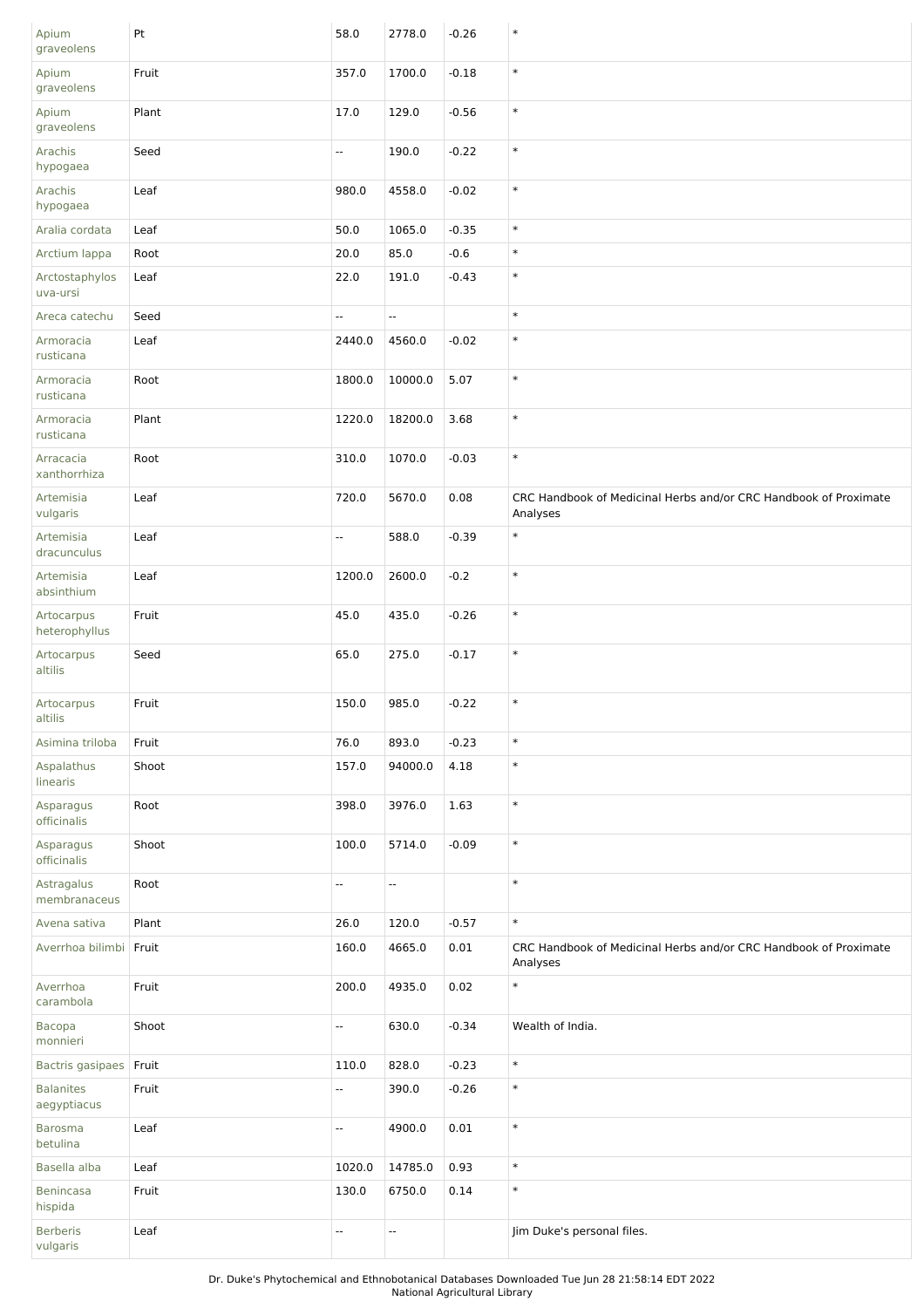| <b>Berberis</b><br>vulgaris                      | <b>Bark</b> | $\overline{a}$           | $\overline{\phantom{a}}$ |         | $\ast$                                                                                     |
|--------------------------------------------------|-------------|--------------------------|--------------------------|---------|--------------------------------------------------------------------------------------------|
| <b>Berberis</b><br>vulgaris                      | Fruit       | 1560.0                   | 3800.0                   | $-0.05$ | $\ast$                                                                                     |
| <b>Berberis</b><br>vulgaris                      | Root        | $\overline{\phantom{a}}$ | Ξ.                       | $-0.65$ | Pedersen, M. 1987. Nutritional Herbology. Pederson Publishing.<br>Bountiful, Utah. 377 pp. |
| <b>Bertholletia</b><br>excelsa                   | Seed        | $\overline{\phantom{a}}$ | 7.0                      | $-0.33$ | USDA's Ag Handbook 8 and sequelae)                                                         |
| Beta vulgaris                                    | Leaf        | 120.0                    | 3696.0                   | $-0.1$  | CRC Handbook of Medicinal Herbs and/or CRC Handbook of Proximate<br>Analyses               |
| Beta vulgaris                                    | Root        | 50.0                     | 868.0                    | $-0.15$ | $\ast$                                                                                     |
| Bixa orellana                                    | Fruit       | 20.0                     | 130.0                    | $-0.28$ | CRC Handbook of Medicinal Herbs and/or CRC Handbook of Proximate<br>Analyses               |
| Blighia sapida                                   | Seed        | 780.0                    | 2735.0                   | 1.3     | CRC Handbook of Medicinal Herbs and/or CRC Handbook of Proximate<br>Analyses               |
| Blighia sapida                                   | Aril        | 260.0                    | 1530.0                   |         | $\ast$                                                                                     |
| Boehmeria<br>nivea                               | Leaf        | 730.0                    | 5615.0                   | 0.08    | $\ast$                                                                                     |
| <b>Borago</b><br>officinalis                     | Shoot       | $\overline{\phantom{a}}$ | 39.0                     | $-0.37$ | Jim Duke's personal files.                                                                 |
| <b>Borago</b><br>officinalis                     | Leaf        | 30.0                     | 5005.0                   | 0.02    | $\ast$                                                                                     |
| <b>Brassica</b><br>oleracea var.<br>capitata I.  | Leaf        | 190.0                    | 6774.0                   | 0.18    | $\ast$                                                                                     |
| Brassica nigra                                   | Leaf        | 234.0                    | 4013.0                   | $-0.07$ | USDA's Ag Handbook 8 and sequelae)                                                         |
| <b>Brassica</b><br>oleracea var.<br>botrytis I.  | Flower      | 660.0                    | 9300.0                   | 2.03    | $\ast$                                                                                     |
| Brassica rapa                                    | Leaf        | 450.0                    | 9713.0                   | 0.46    | USDA's Ag Handbook 8 and sequelae)                                                         |
| Brassica napus                                   | Root        | 250.0                    | 2415.0                   | 0.73    | USDA's Ag Handbook 8 and sequelae)                                                         |
| var.<br>napobrassica                             |             |                          |                          |         |                                                                                            |
| <b>Brassica</b><br>oleracea var.<br>sabellica I. | Leaf        | 1200.0                   | 7720.0                   | 0.27    | $\ast$                                                                                     |
| <b>Brassica</b><br>oleracea var.<br>gemmifera    | Leaf        | 720.0                    | 6069.0                   | 0.12    | $\ast$                                                                                     |
| <b>Brassica</b><br>oleracea var.<br>italica      | Leaf        | 911.0                    | 10360.0                  | 0.52    | $\ast$                                                                                     |
| <b>Brassica</b><br>chinensis                     | Leaf        | 450.0                    | 9713.0                   | 0.46    | $\ast$                                                                                     |
| Brassica rapa                                    | Root        | 210.0                    | 2580.0                   | 0.83    | $\ast$                                                                                     |
| <b>Brassica</b><br>oleracea var.<br>viridis I.   | Leaf        | 233.0                    | 3819.0                   | $-0.09$ | $\ast$                                                                                     |
| <b>Brassica</b><br>oleracea var.<br>botrytis I.  | Leaf        | 911.0                    | 10360.0                  | 0.52    | $\ast$                                                                                     |
| <b>Brassica</b><br>oleracea                      | Stem        | 620.0                    | 6890.0                   | 1.26    | $\ast$                                                                                     |
| <b>Bromelia</b><br>pinguin                       | Shoot       | 192.0                    | 3430.0                   | $-0.21$ | $\ast$                                                                                     |
| <b>Brosimum</b><br>alicastrum                    | Fruit       | 280.0                    | 1750.0                   | $-0.18$ | CRC Handbook of Medicinal Herbs and/or CRC Handbook of Proximate<br>Analyses               |
| Bupleurum<br>chinense                            | Root        | 132.0                    | 1200.0                   | 0.04    | $\ast$                                                                                     |
| Byrsonima<br>crassifolia                         | Fruit       | 840.0                    | 9275.0                   | 0.29    | $\ast$                                                                                     |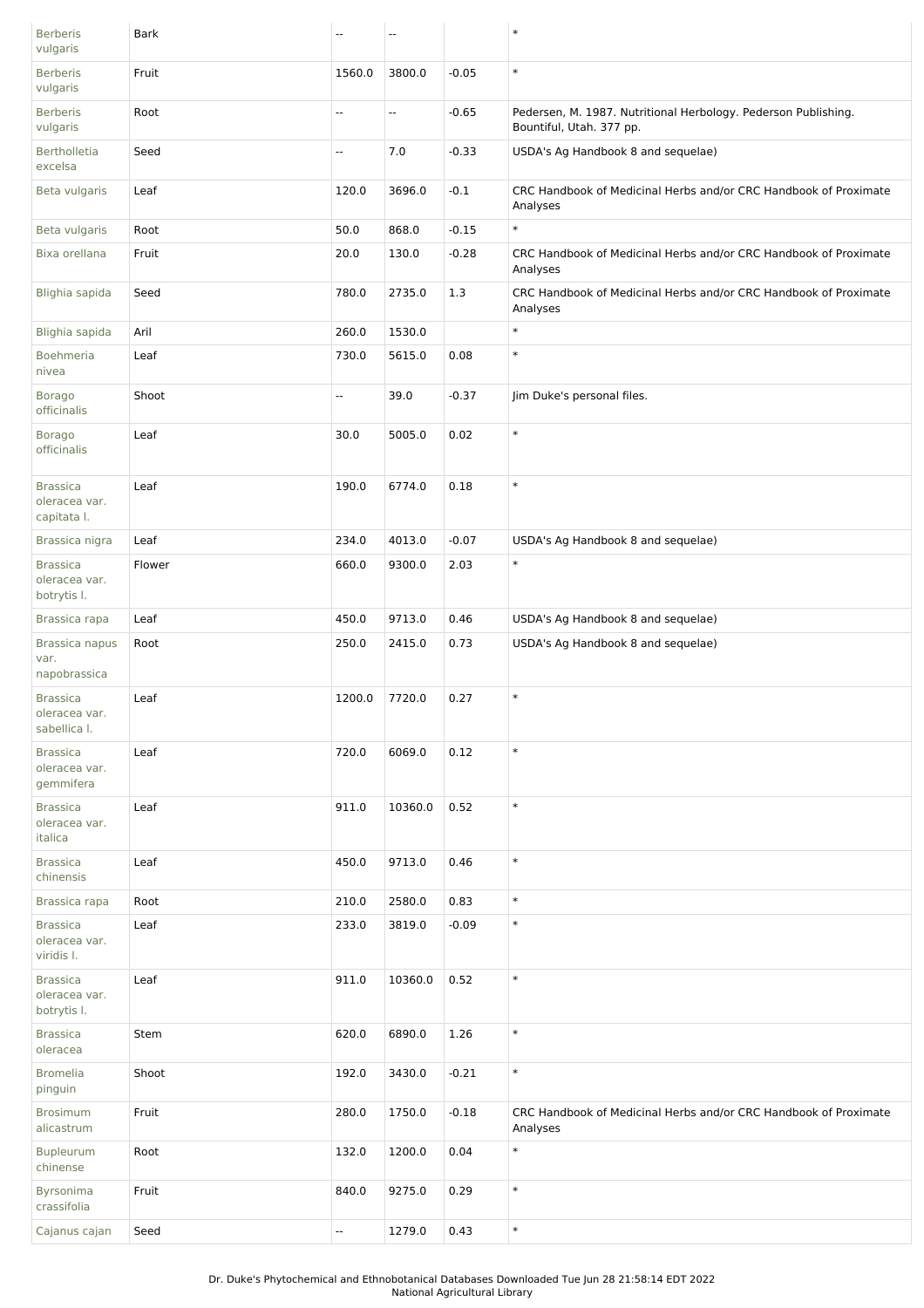| Cajanus cajan                     | Fruit  | 320.0                    | 1601.0                   | $-0.18$ | $\ast$                                                                                     |
|-----------------------------------|--------|--------------------------|--------------------------|---------|--------------------------------------------------------------------------------------------|
| Calathea<br>macrosepala           | Flower | 70.0                     | 910.0                    | $-0.55$ | CRC Handbook of Medicinal Herbs and/or CRC Handbook of Proximate<br>Analyses               |
| Calendula<br>officinalis          | Flower | 1330.0                   | 3100.0                   | 0.12    | $\ast$                                                                                     |
| Camellia<br>sinensis              | Leaf   | Ξ.                       | $\sim$                   |         | $\ast$                                                                                     |
| Canavalia<br>ensiformis           | Seed   | $- -$                    | 23.0                     | $-0.32$ | $\ast$                                                                                     |
| Canavalia<br>ensiformis           | Fruit  | 320.0                    | 1488.0                   | $-0.19$ | $\ast$                                                                                     |
| Canna indica                      | Root   | 70.0                     | 210.0                    | $-0.53$ | $\ast$                                                                                     |
| Cannabis sativa                   | Seed   |                          | $\overline{\phantom{a}}$ | $-0.34$ | CRC Handbook of Medicinal Herbs and/or CRC Handbook of Proximate<br>Analyses               |
| Capparis<br>spinosa               | Leaf   | $\mathbf{u}$             | 710.0                    | $-0.38$ | Wealth of India.                                                                           |
| Capparis<br>spinosa               | Flower | 260.0                    | 2300.0                   | $-0.13$ | $\ast$                                                                                     |
| Capparis<br>spinosa               | Fruit  | Ξ.                       | 1335.0                   | $-0.2$  | Wealth of India.                                                                           |
| Capsella bursa-<br>pastoris       | Plant  | 360.0                    | 5500.0                   | 0.7     | $\ast$                                                                                     |
| Capsicum<br>frutescens            | Fruit  | 350.0                    | 23000.0                  | 1.15    | $\ast$                                                                                     |
| Capsicum<br>annuum                | Fruit  | 230.0                    | 20982.0                  | 1.02    | $\ast$                                                                                     |
| Carica<br>pentagona               | Fruit  | 290.0                    | 4265.0                   | $-0.02$ | CRC Handbook of Medicinal Herbs and/or CRC Handbook of Proximate<br>Analyses               |
| Carica papaya                     | Leaf   | 1400.0                   | 6222.0                   | 0.13    | $\ast$                                                                                     |
| Carica papaya                     | Fruit  | 640.0                    | 4741.0                   | 0.01    | $\ast$                                                                                     |
| Carthamus<br>tinctorius           | Seed   | $\overline{\phantom{a}}$ | $\overline{\phantom{a}}$ | $-0.34$ | $\ast$                                                                                     |
| Carthamus<br>tinctorius           | Flower | 14.0                     | 100.0                    | $-0.8$  | $\ast$                                                                                     |
| Carya illinoensis Seed            |        | 20.0                     | 21.0                     | $-0.33$ | $\ast$                                                                                     |
| Casimiroa edulis                  | Fruit  | 230.0                    | 1395.0                   | $-0.2$  | $\ast$                                                                                     |
| Catha edulis                      | Leaf   | $\overline{\phantom{a}}$ | 1610.0                   | $-0.29$ | $\ast$                                                                                     |
| Caulophyllum<br>thalictroides     | Root   | 5.7                      | 51.5                     | $-0.62$ | $\ast$                                                                                     |
| Centella asiatica   Plant         |        | u.                       | 138.0                    | $-0.56$ | $\ast$                                                                                     |
| Centella asiatica                 | Leaf   | 40.0                     | 374.0                    | $-0.41$ | $\ast$                                                                                     |
| Cephaelis<br>ipecacuanha          | Plant  | $\overline{a}$           | $\overline{\phantom{a}}$ |         | $\ast$                                                                                     |
| Chamaemelum<br>nobile             | Flower | Ξ.                       | 267.0                    | $-0.75$ | $\ast$                                                                                     |
| Chenopodium<br>ambrosioides       | Leaf   | 110.0                    | 1020.0                   | $-0.35$ | $\ast$                                                                                     |
| Chenopodium<br>album              | Plant  | 600.0                    | 9000.0                   | 1.52    | $\ast$                                                                                     |
| Chondrus<br>crispus               | Plant  | Ξ.                       | 130.0                    | $-0.56$ | Pedersen, M. 1987. Nutritional Herbology. Pederson Publishing.<br>Bountiful, Utah. 377 pp. |
| Chrysanthemum Leaf<br>coronarium  |        | 270.0                    | 4155.0                   | $-0.06$ | $\ast$                                                                                     |
| Chrysanthemum   Bud<br>coronarium |        | 370.0                    | 4975.0                   |         | $\ast$                                                                                     |
| Chrysanthemum<br>parthenium       | Plant  | Ξ.                       | 330.0                    | $-0.52$ | $\ast$                                                                                     |
| Chrysanthemum Leaf<br>parthenium  |        | 59.0                     | 330.0                    | $-0.41$ | $\ast$                                                                                     |
| Chrysobalanus<br>icaco            | Fruit  | 90.0                     | 1420.0                   | $-0.2$  | CRC Handbook of Medicinal Herbs and/or CRC Handbook of Proximate<br>Analyses               |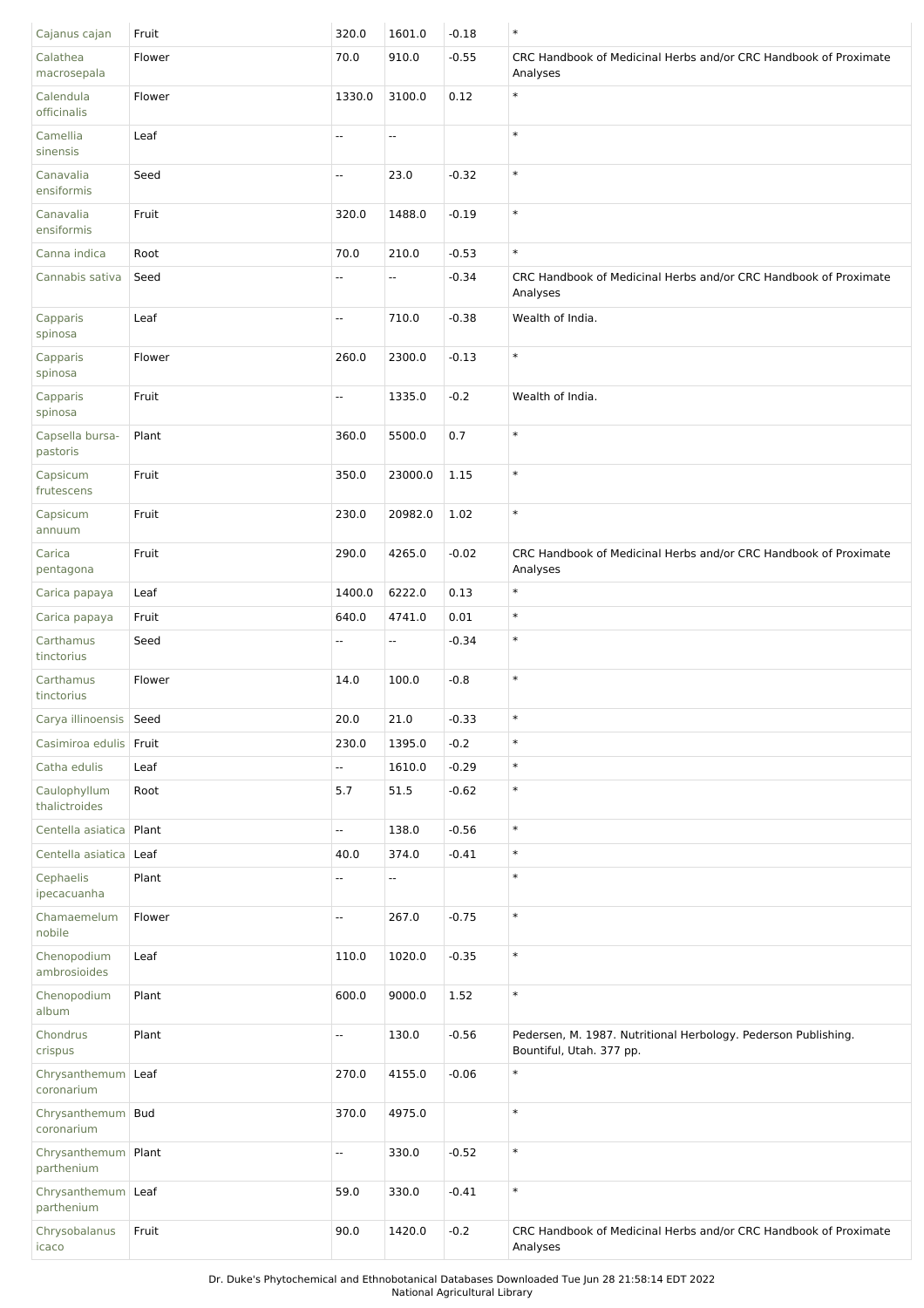| Chrysophyllum<br>cainito   | Fruit       | 30.0                     | 640.0   | $-0.24$ | $\ast$                                                                                                                                                                     |
|----------------------------|-------------|--------------------------|---------|---------|----------------------------------------------------------------------------------------------------------------------------------------------------------------------------|
| Cicer arietinum            | Seed        | 30.0                     | 56.0    | $-0.3$  | USDA's Ag Handbook 8 and sequelae)                                                                                                                                         |
| Cichorium<br>endivia       | Leaf        | 462.0                    | 9302.0  | 0.42    | $\ast$                                                                                                                                                                     |
| Cichorium<br>intybus       | Root        | 50.0                     | 250.0   | $-0.5$  | $\ast$                                                                                                                                                                     |
| Cichorium<br>intybus       | Leaf        | 100.0                    | 2040.0  | $-0.25$ | $\ast$                                                                                                                                                                     |
| Cimicifuga<br>racemosa     | Root        | 28.0                     | 135.0   | $-0.57$ | $\ast$                                                                                                                                                                     |
| Cinnamomum<br>verum        | <b>Bark</b> | Щ,                       | 309.0   | 0.13    | CRC Handbook of Medicinal Herbs and/or CRC Handbook of Proximate<br>Analyses                                                                                               |
| Cinnamomum<br>aromaticum   | <b>Bark</b> | $\overline{\phantom{a}}$ | 309.0   | 0.13    | CRC Handbook of Medicinal Herbs and/or CRC Handbook of Proximate<br>Analyses                                                                                               |
| Citrullus lanatus          | Fruit       | Щ,                       | 94.0    | $-0.28$ | $\ast$                                                                                                                                                                     |
| Citrullus<br>colocynthis   | Fruit       | $\overline{\phantom{a}}$ | 122.0   | $-0.28$ | $\ast$                                                                                                                                                                     |
| Citrus limon               | Fruit Juice | Ξ.                       | --      |         | Jim Duke's personal files.                                                                                                                                                 |
| Citrus reticulata          | Fruit       | 280.0                    | 3684.0  | $-0.06$ | $\ast$                                                                                                                                                                     |
| Citrus mitis               | Fruit       | 884.0                    | 11130.0 | 0.41    | $\ast$                                                                                                                                                                     |
| Citrus paradisi            | Fruit       | 337.0                    | 3862.0  | $-0.04$ | $\ast$                                                                                                                                                                     |
| Citrus limon               | Fruit       | 5208.0                   | 5566.0  | 0.06    | $\ast$                                                                                                                                                                     |
| Citrus<br>aurantium        | Leaf        | $\overline{\phantom{a}}$ | 3000.0  | $-0.17$ | Watt, J.M. and Breyer-Brandwijk, M.G. 1962. The Medicinal and<br>Poisonous Plants of Southern and Eastern Africa. E. & S. Livingstone, Ltd.<br>Edinburg & London. 1457 pp. |
| Citrus mitis               | Fruit Juice | 300.0                    | 445.0   | 1.0     | $\ast$                                                                                                                                                                     |
| Citrus sinensis            | Fruit       | 500.0                    | 4071.0  | $-0.03$ | $\ast$                                                                                                                                                                     |
| Citrus<br>aurantiifolia    | Fruit       | 291.0                    | 4444.0  | $-0.01$ | $\ast$                                                                                                                                                                     |
| Citrus<br>aurantium        | Fruit       | 420.0                    | 3947.0  | $-0.04$ | CRC Handbook of Medicinal Herbs and/or CRC Handbook of Proximate<br>Analyses                                                                                               |
| Cnicus<br>benedictus       | Plant       | 4.0                      | 30.0    | $-0.59$ | $\ast$                                                                                                                                                                     |
| Cnidoscolus<br>chayamansa  | Leaf        | 1960.0                   | 12200.0 | 0.69    | $\ast$                                                                                                                                                                     |
| Coccinia grandis Fruit     |             | 280.0                    | 4058.0  | $-0.03$ | ANON. 1948-1976. The Wealth of India raw materials. Publications and<br>Information Directorate, CSIR, New Delhi. 11 volumes.                                              |
| Cocos nucifera             | Seed        | 20.0                     | 88.0    | $-0.29$ | CRC Handbook of Medicinal Herbs and/or CRC Handbook of Proximate<br>Analyses                                                                                               |
| Coix lacryma-<br>jobi      | Seed        | $\overline{\phantom{a}}$ | Ξ.      | $-0.34$ | CRC Handbook of Medicinal Herbs and/or CRC Handbook of Proximate<br>Analyses                                                                                               |
| Cola acuminata             | Seed        | 540.0                    | 1456.0  | 0.54    | $\ast$                                                                                                                                                                     |
| Colocasia<br>esculenta     | Root        | --                       | 325.0   | $-0.46$ | $\ast$                                                                                                                                                                     |
| Colocasia<br>esculenta     | Leaf        | 69.0                     | 3625.0  | $-0.11$ | $\ast$                                                                                                                                                                     |
| Corchorus<br>olitorius     | Leaf        | 370.0                    | 4080.0  | $-0.07$ | $\ast$                                                                                                                                                                     |
| Coriandrum<br>sativum      | Leaf        | 780.0                    | 6290.0  | 0.14    | $\ast$                                                                                                                                                                     |
| Coriandrum<br>sativum      | Fruit       | Ξ.                       | 920.0   | $-0.23$ | $\ast$                                                                                                                                                                     |
| Corylus avellana Seed      |             | 10.0                     | 22.0    | $-0.33$ | $\ast$                                                                                                                                                                     |
| Corylus avellana   Leaf    |             | н,                       | --      |         | $\ast$                                                                                                                                                                     |
| Crataegus<br>rhipidophylla | Leaf        | Ξ.                       | 1800.0  | $-0.28$ | $\ast$                                                                                                                                                                     |
| Crataegus<br>laevigata     | Leaf        | 166.4                    | 1800.0  | $-0.28$ | $\ast$                                                                                                                                                                     |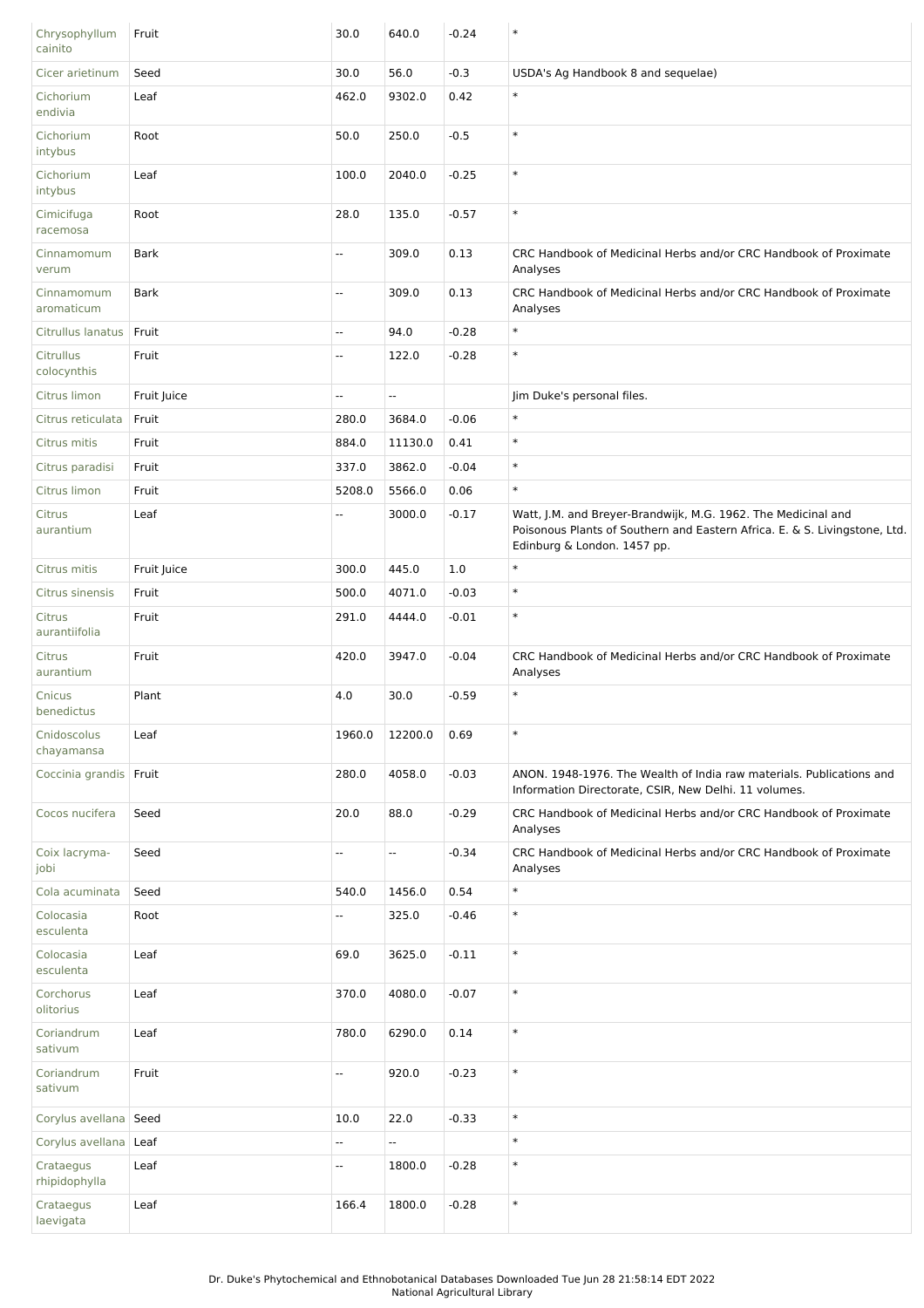| Crataegus<br>laevigata          | Fruit                 | 24.0                     | 85.0                     | $-0.28$ | $\ast$                                                                                                                |
|---------------------------------|-----------------------|--------------------------|--------------------------|---------|-----------------------------------------------------------------------------------------------------------------------|
| Crataegus<br>rhipidophylla      | Fruit                 | $\overline{\phantom{a}}$ | 85.0                     | $-0.28$ | $\ast$                                                                                                                |
| Cucumis melo                    | Fruit                 | 397.0                    | 4370.0                   | $-0.01$ | USDA's Ag Handbook 8 and sequelae)                                                                                    |
| Cucurbita spp                   | Fruit                 | 148.0                    | 2340.0                   | $-0.14$ | $\ast$                                                                                                                |
| Cucurbita pepo                  | Fruit                 | 90.0                     | 1071.0                   | $-0.22$ | USDA's Ag Handbook 8 and sequelae)                                                                                    |
| Cucurbita pepo                  | Flower                | 280.0                    | 5773.0                   | 0.94    | USDA's Ag Handbook 8 and sequelae)                                                                                    |
| Cuminum<br>cyminum              | <b>Tissue Culture</b> | $\sim$                   | $\sim$                   |         | $\ast$                                                                                                                |
| Cuminum<br>cyminum              | Fruit                 | $\sim$                   | 76.0                     | $-0.28$ | $\ast$                                                                                                                |
| Cuminum<br>cyminum              | Seed                  | $\overline{a}$           | 76.0                     | $-0.29$ | $\ast$                                                                                                                |
| Curcuma longa                   | Rhizome               | Ξ.                       | 293.0                    | $-0.34$ | CRC Handbook of Medicinal Herbs and/or CRC Handbook of Proximate<br>Analyses                                          |
| Curcuma longa                   | Plant                 | $\overline{\phantom{a}}$ | u.                       |         | $\ast$                                                                                                                |
| Cyamopsis<br>tetragonoloba      | Shoot                 | $\overline{\phantom{a}}$ | 2800.0                   | $-0.24$ | CRC Handbook of Medicinal Herbs and/or CRC Handbook of Proximate<br>Analyses                                          |
| Cyamopsis<br>tetragonoloba      | Fruit                 | $\overline{\phantom{a}}$ | 490.0                    | $-0.25$ | CRC Handbook of Medicinal Herbs and/or CRC Handbook of Proximate<br>Analyses                                          |
| Cyclanthera<br>pedata           | Fruit                 | 140.0                    | 2800.0                   | $-0.11$ | $\ast$                                                                                                                |
| Cydonia<br>oblonga              | Fruit                 | 100.0                    | 960.0                    | $-0.22$ | $\ast$                                                                                                                |
| Cynara<br>cardunculus           | Flower                | $\sim$                   | 828.0                    | $-0.58$ | CRC Handbook of Medicinal Herbs and/or CRC Handbook of Proximate<br>Analyses                                          |
| Cyperus<br>rotundus             | Root                  | ÷.                       | 90.0                     | $-0.59$ | $\ast$                                                                                                                |
| Cyphomandra<br>betacea          | Fruit                 | 223.0                    | 2060.0                   | $-0.16$ | $\ast$                                                                                                                |
| Cyrtosperma<br>chamissonis      | Root                  | Щ,                       | 762.0                    | $-0.21$ | $\ast$                                                                                                                |
| Datura metel                    | Leaf                  | $\overline{\phantom{a}}$ | 2220.0                   | $-0.24$ | $\ast$                                                                                                                |
| Datura<br>stramonium            | Plant                 | $\overline{\phantom{a}}$ | $\overline{\phantom{a}}$ |         | $\ast$                                                                                                                |
| Daucus carota                   | Root                  | 91.0                     | 775.0                    | $-0.2$  | $\ast$                                                                                                                |
| Dioscorea alata                 | Root                  | u.                       | 100.0                    | $-0.59$ | $\ast$                                                                                                                |
| Dioscorea sp.                   | Root                  | Ξ.                       | 194.0                    | $-0.54$ | $\ast$                                                                                                                |
| Dioscorea<br>villosa            | Root                  | 110.0                    | 460.0                    | $-0.38$ | $\ast$                                                                                                                |
| Dioscorea<br>villosa            | Rhizome               | н.                       | 149.0                    | $-0.56$ | $\ast$                                                                                                                |
| <b>Dioscorea</b><br>pentaphylla | Root                  | 26.0                     | 140.0                    | $-0.57$ | $\ast$                                                                                                                |
| Diospyros<br>virginiana         | Fruit                 | 660.0                    | 1855.0                   | $-0.17$ | $\ast$                                                                                                                |
| Diospyros<br>digyna             | Fruit                 | 1915.0                   | 9330.0                   | 0.3     | Morton, J.F., Major Medicinal Plants. 1977. Atlas of Medicinal Plants of<br>Middle America. Bahamas to Yucatan. 1981. |
| Duchesnea<br>indica             | Leaf                  | $\overline{\phantom{a}}$ | Щ,                       |         | $\ast$                                                                                                                |
| Durio zibethinus   Fruit        |                       | 240.0                    | 1270.0                   | $-0.21$ | $\ast$                                                                                                                |
| Echinacea spp                   | Root                  | Ξ.                       | 843.0                    | $-0.16$ | Pedersen, M. 1987. Nutritional Herbology. Pederson Publishing.<br>Bountiful, Utah. 377 pp.                            |
| Echinacea<br>purpurea           | Root                  | 212.0                    | 843.0                    | $-0.16$ | $\ast$                                                                                                                |
| Echinacea spp                   | Leaf                  | н.                       | 2140.0                   | $-0.25$ | Economic & Medicinal Plant Research, 5: 253.                                                                          |
| Elaeagnus<br>commutata          | Fruit                 | 100.0                    | 725.0                    | $-0.24$ | CRC Handbook of Medicinal Herbs and/or CRC Handbook of Proximate<br>Analyses                                          |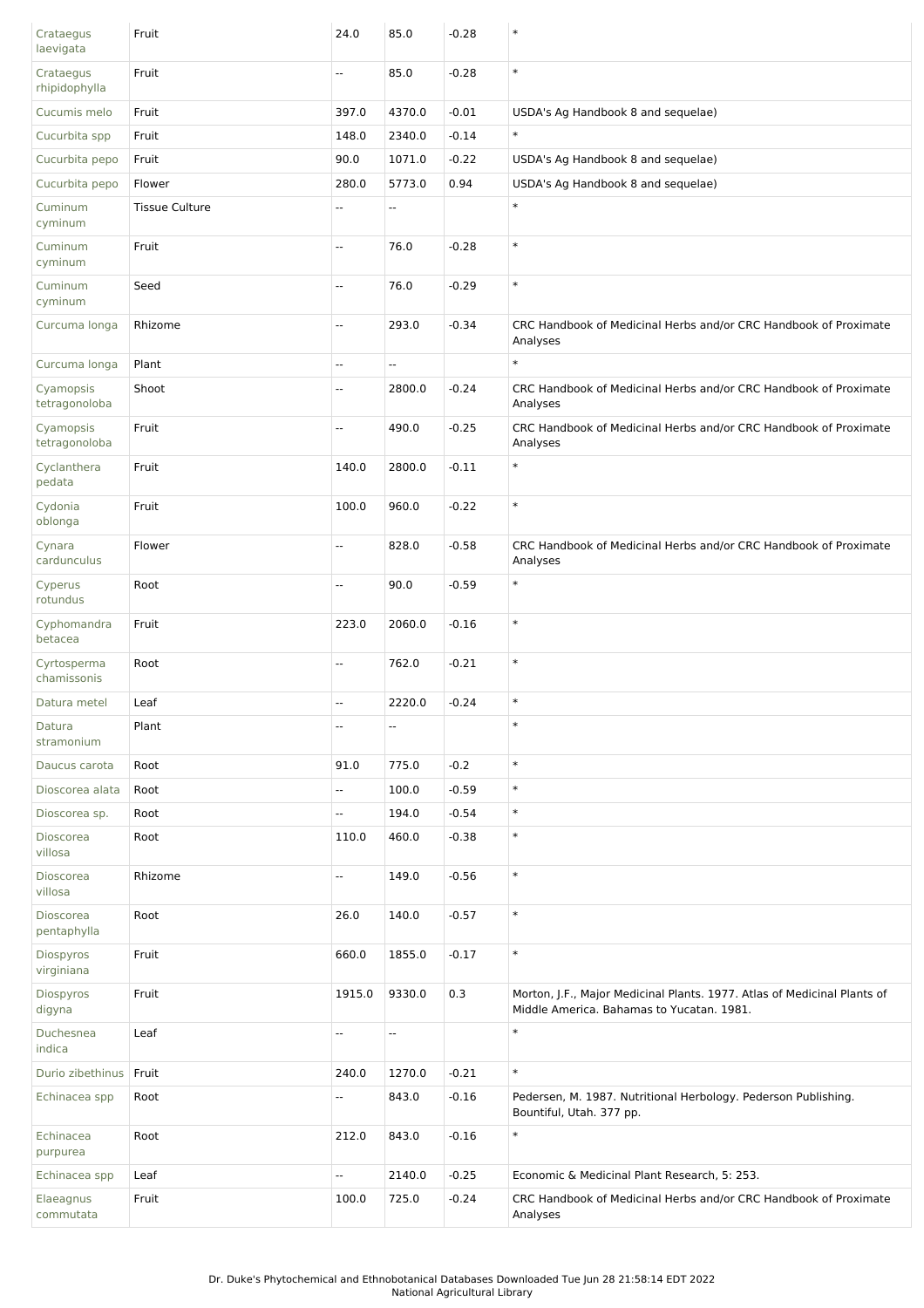| Elaeagnus<br>angustifolia     | Fruit       | 40.0   | 500.0                    | $-0.25$ | $\ast$                                                                                                                        |
|-------------------------------|-------------|--------|--------------------------|---------|-------------------------------------------------------------------------------------------------------------------------------|
| Elaeagnus<br>umbellatus       | Fruit       | 10.0   | 57.0                     | $-0.28$ | $\ast$                                                                                                                        |
| <b>Elaeis</b><br>guineensis   | Fruit       | 120.0  | 163.0                    | $-0.27$ | $\ast$                                                                                                                        |
| Eleocharis<br>dulcis          | Tuber       | 40.0   | 317.0                    | $-0.69$ | CRC Handbook of Medicinal Herbs and/or CRC Handbook of Proximate<br>Analyses                                                  |
| Eleutherococcus<br>senticosus | Root        | 42.0   | 200.0                    | $-0.53$ | $\ast$                                                                                                                        |
| Ephedra sinica                | Plant       | 151.0  | 721.0                    | $-0.42$ | $\ast$                                                                                                                        |
| Equisetum<br>arvense          | Plant       | 45.0   | 208.0                    | $-0.54$ | $\ast$                                                                                                                        |
| Eriobotrya<br>japonica        | Fruit       | 10.0   | 840.0                    | $-0.23$ | CRC Handbook of Medicinal Herbs and/or CRC Handbook of Proximate<br>Analyses                                                  |
| Eriodictyon<br>californicum   | Leaf        | 0.4    | 1.7                      | $-0.44$ | $\ast$                                                                                                                        |
| Eryngium<br>floridanum        | Shoot       | --     | 1958.0                   | $-0.28$ | $\ast$                                                                                                                        |
| Erythrina fusca               | Leaf        | 30.0   | 780.0                    | $-0.37$ | $\ast$                                                                                                                        |
| Erythrina<br>berteroana       | Shoot       | 370.0  | 2340.0                   | $-0.26$ | $\ast$                                                                                                                        |
| Erythroxylum<br>coca          | Leaf        | 14.0   | 15.0                     | $-0.44$ | $\ast$                                                                                                                        |
| Eugenia uniflora              | Fruit       | 140.0  | 2115.0                   | $-0.15$ | $\ast$                                                                                                                        |
| Eugenia<br>brasiliensis       | Fruit       | 188.0  | 1290.0                   | $-0.2$  | $\ast$                                                                                                                        |
| Eugenia<br>floribunda         | Fruit       | 230.0  | 1785.0                   | $-0.17$ | CRC Handbook of Medicinal Herbs and/or CRC Handbook of Proximate<br>Analyses                                                  |
| Eupatorium<br>perfoliatum     | Plant       | Ξ.     | $\overline{\phantom{a}}$ |         | $\ast$                                                                                                                        |
| Euphorbia hirta               | Leaf        | Ξ.     | 443.0                    | $-0.4$  | $\ast$                                                                                                                        |
| Euphrasia<br>officinalis      | Plant       | 10.0   | 67.0                     | $-0.58$ | $\ast$                                                                                                                        |
| Fagopyrum<br>esculentum       | Seed        | н,     | $\overline{\phantom{a}}$ | $-0.34$ | Laferriere, J.E., 1988, Nutricomp Program, Nutricomp Database;<br>reviewed in J. Ethnobiology 9(1):27-29.                     |
| Feijoa<br>sellowiana          | Fruit       | 280.0  | 1750.0                   | $-0.18$ | Morton, J.F., Major Medicinal Plants. 1977. Atlas of Medicinal Plants of<br>Middle America. Bahamas to Yucatan. 1981.         |
| Ficus carica                  | Leaf        | 1050.0 | 3300.0                   | $-0.14$ | $\ast$                                                                                                                        |
| Ficus carica                  | Fruit       | 20.0   | 2013.0                   | $-0.16$ | $\ast$                                                                                                                        |
| Filipendula<br>ulmaria        | Flower      | --     | Ξ.                       |         | $\ast$                                                                                                                        |
| Filipendula<br>ulmaria        | Plant       | Ξ.     | Ξ.                       |         | $\ast$                                                                                                                        |
| Foeniculum<br>vulgare         | Fruit       | Ξ.     | Ξ.                       |         | $\ast$                                                                                                                        |
| Foeniculum<br>vulgare         | Seed        | Ξ.     | Ξ.                       | $-0.34$ | $\ast$                                                                                                                        |
| Foeniculum<br>vulgare         | Plant       | 340.0  | 3148.0                   | 0.15    | CRC Handbook of Medicinal Herbs and/or CRC Handbook of Proximate<br>Analyses                                                  |
| Foeniculum<br>vulgare         | Leaf        | 4      | 123600.0 11.02           |         | Jim Duke's personal files.                                                                                                    |
| Fragaria spp                  | Fruit       | 400.0  | 6948.0                   | 0.15    | $\ast$                                                                                                                        |
| Fragaria spp                  | Leaf        | 3190.0 | 4350.0                   | $-0.04$ | ANON. 1948-1976. The Wealth of India raw materials. Publications and<br>Information Directorate, CSIR, New Delhi. 11 volumes. |
| Frangula<br>purshiana         | <b>Bark</b> | --     | Щ,                       | $-1.01$ | $\ast$                                                                                                                        |
| <b>Fucus</b><br>vesiculosus   | Plant       | 30.0   | 258.0                    | $-0.53$ | $\ast$                                                                                                                        |
| Garcinia<br>mangostana        | Fruit       | 10.0   | 255.0                    | $-0.27$ | $\ast$                                                                                                                        |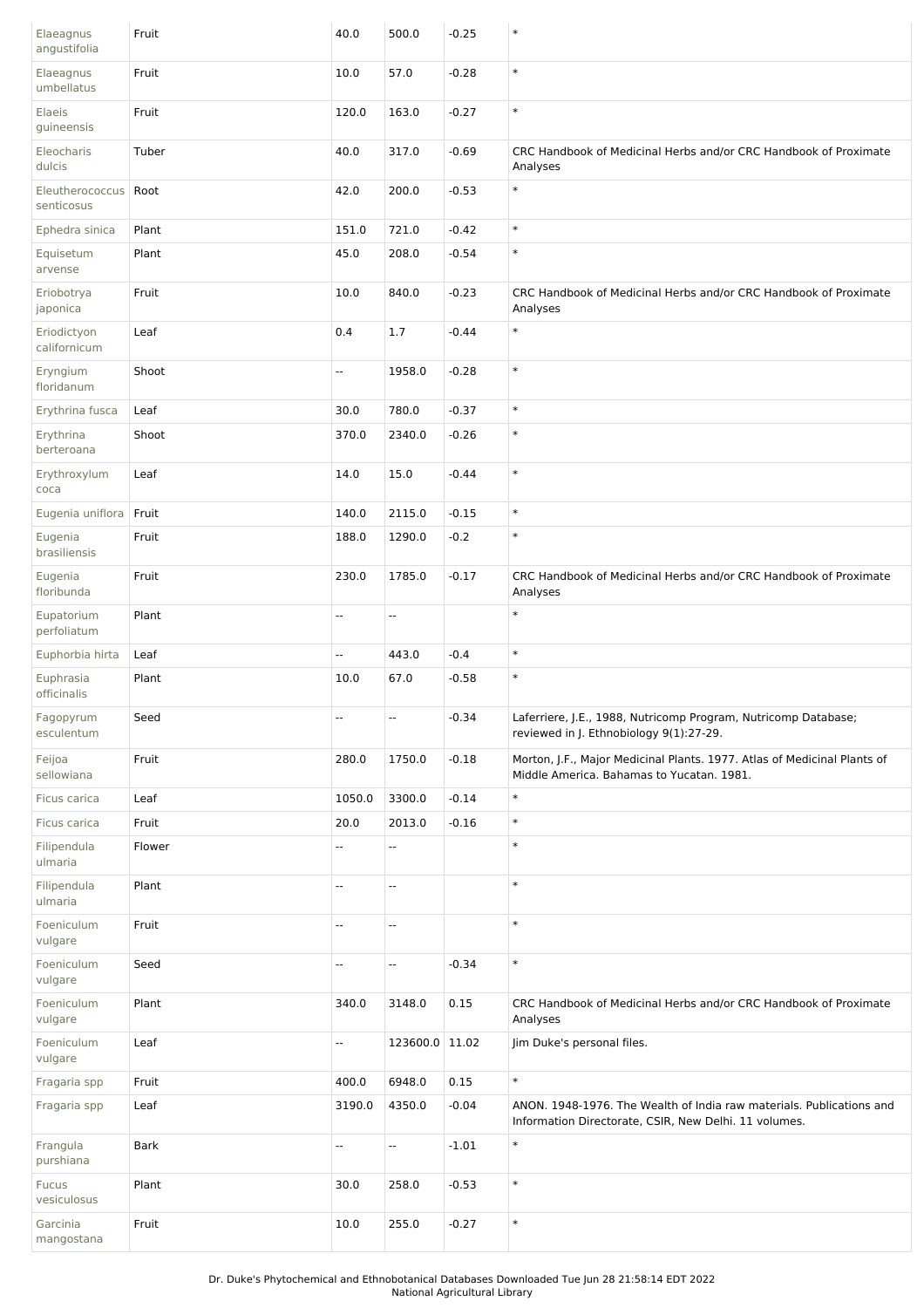| Genipa<br>americana            | Fruit                  | 330.0  | 1020.0  | $-0.22$ | $\ast$                                                                                                                                                                     |
|--------------------------------|------------------------|--------|---------|---------|----------------------------------------------------------------------------------------------------------------------------------------------------------------------------|
| Gentiana lutea                 | Root                   | 40.0   | 183.0   | $-0.54$ | $\ast$                                                                                                                                                                     |
| Ginkgo biloba                  | Leaf                   | --     | Ш,      |         | $\ast$                                                                                                                                                                     |
| Ginkgo biloba                  | Fruit                  | --     | 640.0   | $-0.24$ | Jim Duke's personal files.                                                                                                                                                 |
| Ginkgo biloba                  | Seed                   | 150.0  | 545.0   | $-0.01$ | $\ast$                                                                                                                                                                     |
| Gliricidia<br>sepium           | Leaf                   | 440.0  | 3145.0  | $-0.15$ | $\ast$                                                                                                                                                                     |
| Glycine max                    | <b>Sprout Seedling</b> | 100.0  | 949.0   | $-0.33$ | CRC Handbook of Medicinal Herbs and/or CRC Handbook of Proximate<br>Analyses                                                                                               |
| Glycine max                    | Seed                   | --     | 849.0   | 0.17    | CRC Handbook of Medicinal Herbs and/or CRC Handbook of Proximate<br>Analyses                                                                                               |
| Glycine max                    | Fruit                  | 290.0  | 942.0   | $-0.23$ | CRC Handbook of Medicinal Herbs and/or CRC Handbook of Proximate<br>Analyses                                                                                               |
| Glycyrrhiza<br>glabra          | Root                   | 98.0   | 626.0   | $-0.29$ | $\ast$                                                                                                                                                                     |
| Gymnema<br>sylvestre           | Leaf                   | 152.0  | 800.0   | $-0.37$ | $\ast$                                                                                                                                                                     |
| Harpagophytum<br>procumbens    | Root                   | u.     | Ξ.      |         | $\ast$                                                                                                                                                                     |
| Helianthus<br>tuberosus        | Tuber                  | 40.0   | 306.0   | $-0.72$ | CRC Handbook of Medicinal Herbs and/or CRC Handbook of Proximate<br>Analyses                                                                                               |
| <b>Hibiscus</b><br>sabdariffa  | Flower                 | 22.0   | 200.0   | $-0.77$ | $\ast$                                                                                                                                                                     |
| Hibiscus rosa-<br>sinensis     | Flower                 | 40.0   | 405.0   | $-0.71$ | ANON. 1948-1976. The Wealth of India raw materials. Publications and<br>Information Directorate, CSIR, New Delhi. 11 volumes.                                              |
| <b>Hibiscus</b><br>sabdariffa  | Fruit                  | 540.0  | 3750.0  | $-0.05$ | CRC Handbook of Medicinal Herbs and/or CRC Handbook of Proximate<br>Analyses                                                                                               |
| Hippophae<br>rhamnoides        | Fruit                  | 500.0  | 14000.0 | 0.59    | $\ast$                                                                                                                                                                     |
| Hippophae<br>rhamnoides        | Leaf                   | 1500.0 | 3400.0  | $-0.13$ | $\ast$                                                                                                                                                                     |
| Hordeum<br>vulgare             | Stem                   | --     | 3300.0  | $-0.07$ | $\ast$                                                                                                                                                                     |
| Hordeum<br>vulgare             | Seed                   | --     | ۰.      | $-0.34$ | CRC Handbook of Medicinal Herbs and/or CRC Handbook of Proximate<br>Analyses                                                                                               |
| Humulus<br>lupulus             | Flower                 | 332.0  | 1782.0  | $-0.29$ | $\ast$                                                                                                                                                                     |
| Humulus<br>lupulus             | Fruit                  | Ξ.     | 1782.0  | $-0.17$ | Pedersen, M. 1987. Nutritional Herbology. Pederson Publishing.<br>Bountiful, Utah. 377 pp.                                                                                 |
| Hydrangea<br>arborescens       | Root                   | --     | --      |         | $\ast$                                                                                                                                                                     |
| <b>Hydrastis</b><br>canadensis | Root                   | 189.0  | 681.0   | $-0.26$ | $\ast$                                                                                                                                                                     |
| Hylocereus<br>undatus          | Fruit                  | 80.0   | 515.0   | $-0.25$ | CRC Handbook of Medicinal Herbs and/or CRC Handbook of Proximate<br>Analyses                                                                                               |
| Hylocereus<br>guatemalensis    | Fruit                  | 80.0   | 515.0   | $-0.25$ | Morton, J.F., Major Medicinal Plants. 1977. Atlas of Medicinal Plants of<br>Middle America. Bahamas to Yucatan. 1981.                                                      |
| Hypericum<br>perforatum        | Plant                  | --     | 1300.0  | $-0.29$ | ANON. 1948-1976. The Wealth of India raw materials. Publications and<br>Information Directorate, CSIR, New Delhi. 11 volumes.                                              |
| Hypericum<br>perforatum        | Shoot                  | Щ.     | 16.5    | $-0.37$ | $\ast$                                                                                                                                                                     |
| Hypericum<br>perforatum        | Leaf                   | u.     | Ξ.      |         | $\ast$                                                                                                                                                                     |
| Hypericum<br>perforatum        | Seed                   | Ξ.     | 395.0   | $-0.1$  | Watt, J.M. and Breyer-Brandwijk, M.G. 1962. The Medicinal and<br>Poisonous Plants of Southern and Eastern Africa. E. & S. Livingstone, Ltd.<br>Edinburg & London. 1457 pp. |
| Inga edulis                    | Seed                   | 130.0  | 355.0   | $-0.13$ | CRC Handbook of Medicinal Herbs and/or CRC Handbook of Proximate<br>Analyses                                                                                               |
| Inula helenium                 | Root                   | 4.4    | 20.0    | $-0.63$ | $\ast$                                                                                                                                                                     |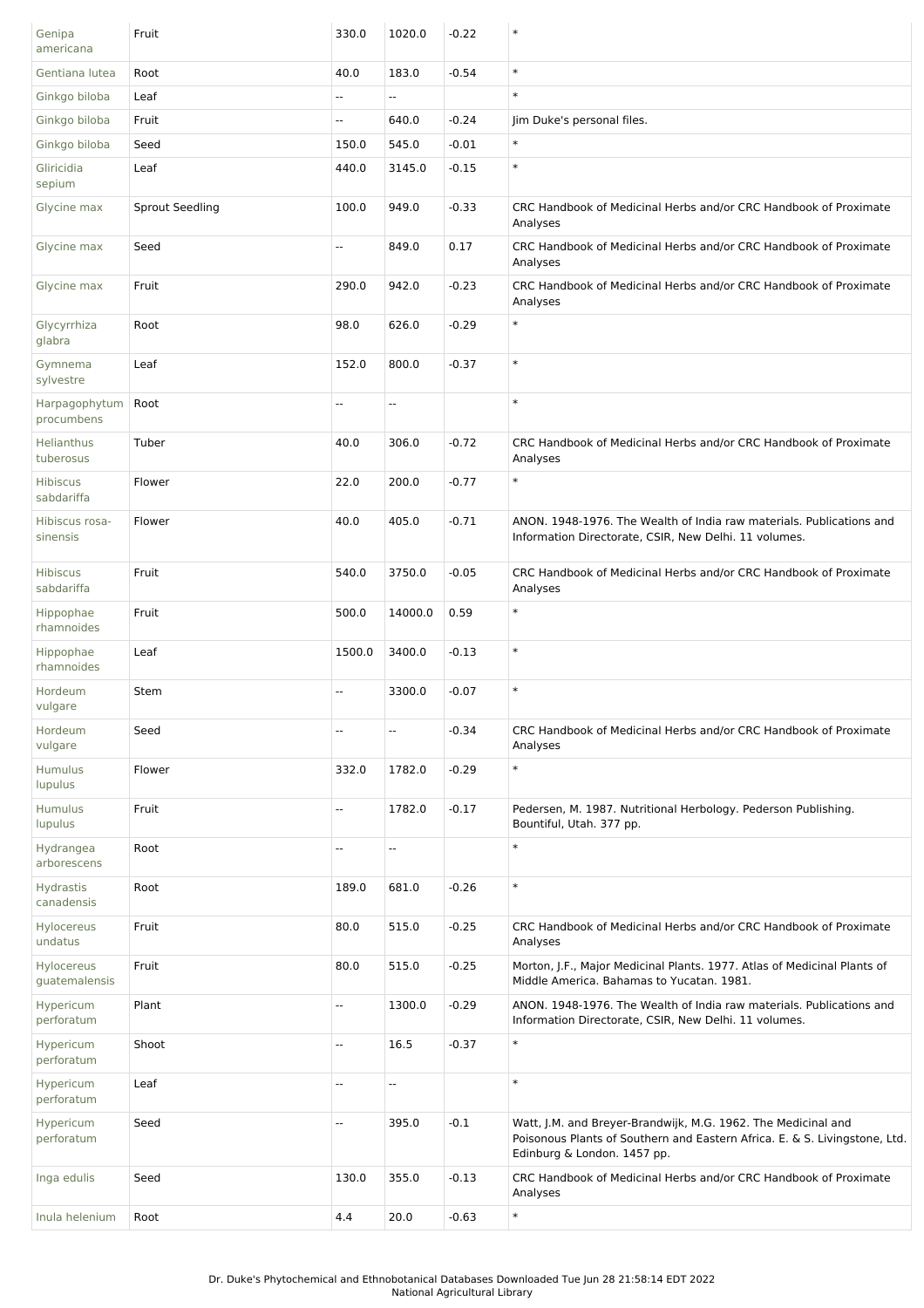| Inula helenium             | Leaf                   | --     | --                       |         | List, P.H. and Horhammer, L., Hager's Handbuch der Pharmazeutischen<br>Praxis, Vols. 2-6, Springer-Verlag, Berlin, 1969-1979.                                                                                    |
|----------------------------|------------------------|--------|--------------------------|---------|------------------------------------------------------------------------------------------------------------------------------------------------------------------------------------------------------------------|
| Ipomoea<br>aquatica        | Leaf                   | 320.0  | 7300.0                   | 0.23    | $\ast$                                                                                                                                                                                                           |
| Ipomoea<br>batatas         | Root                   | 201.0  | 1186.0                   | 0.03    | $\ast$                                                                                                                                                                                                           |
| Ipomoea<br>batatas         | Leaf                   | 210.0  | 4234.0                   | $-0.05$ | $\ast$                                                                                                                                                                                                           |
| Iris x germanica           | Flower                 | Ξ.     | 4200.0                   | 0.46    | $\ast$                                                                                                                                                                                                           |
| Iris x germanica           | Root                   | Ξ.     | 870.0                    | $-0.15$ | $\ast$                                                                                                                                                                                                           |
| Iris x germanica           | Leaf                   | -−     | 4860.0                   | 0.01    | $\ast$                                                                                                                                                                                                           |
| Juglans nigra              | Hull Husk              | --     | Щ,                       |         | $\ast$                                                                                                                                                                                                           |
| Juglans regia              | Seed                   | --     | 52.0                     | $-0.31$ | CRC Handbook of Medicinal Herbs and/or CRC Handbook of Proximate<br>Analyses                                                                                                                                     |
| Juglans nigra              | Fruit                  | Щ.     | Щ,                       | $-0.28$ | $\ast$                                                                                                                                                                                                           |
| Juglans regia              | Leaf                   | 8000.0 | 13000.0                  | 0.76    | ANON. 1948-1976. The Wealth of India raw materials. Publications and<br>Information Directorate, CSIR, New Delhi. 11 volumes.                                                                                    |
| Juglans regia              | Fruit                  | 4500.0 | 15000.0                  | 0.65    | List, P.H. and Horhammer, L., Hager's Handbuch der Pharmazeutischen<br>Praxis, Vols. 2-6, Springer-Verlag, Berlin, 1969-1979.                                                                                    |
| Juglans nigra              | Pericarp               | Щ,     | $\overline{\phantom{a}}$ |         | $\ast$                                                                                                                                                                                                           |
| Juniperus<br>communis      | Leaf                   | Щ,     | 600.0                    | $-0.39$ | $\ast$                                                                                                                                                                                                           |
| Juniperus<br>communis      | Fruit                  | --     | $\overline{\phantom{a}}$ |         | $\ast$                                                                                                                                                                                                           |
| Justicia<br>pectoralis     | Leaf                   | 280.0  | 1867.0                   | $-0.27$ | CRC Handbook of Medicinal Herbs and/or CRC Handbook of Proximate<br>Analyses                                                                                                                                     |
| Lablab<br>purpureus        | Seed                   | Ξ.     | 1063.0                   | 0.3     | $\ast$                                                                                                                                                                                                           |
| Lablab<br>purpureus        | Fruit                  | 7.7    | 63.6                     | $-0.28$ | $\ast$                                                                                                                                                                                                           |
| Lactuca sativa             | Leaf                   | 180.0  | 3000.0                   | $-0.17$ | $\ast$                                                                                                                                                                                                           |
| Lagenaria<br>siceraria     | Leaf                   | 50.0   | 330.0                    | $-0.41$ | $\ast$                                                                                                                                                                                                           |
| Lagenaria<br>siceraria     | Fruit                  | 101.0  | 2265.0                   | $-0.14$ | $\ast$                                                                                                                                                                                                           |
| Larrea<br>tridentata       | Plant                  | 250.0  | 760.0                    | $-0.42$ | $\ast$                                                                                                                                                                                                           |
| Lens culinaris             | <b>Sprout Seedling</b> | 148.0  | 605.0                    | $-0.6$  | USDA's Ag Handbook 8 and sequelae)                                                                                                                                                                               |
| Lens culinaris             | Seed                   | 42.0   | 70.0                     | $-0.3$  | $\ast$                                                                                                                                                                                                           |
| Leonurus<br>cardiaca       | Plant                  | Щ,     | 42.0                     | $-0.58$ | $\ast$                                                                                                                                                                                                           |
| Lepidium<br>meyenii        | Root                   | 25.0   | 2860.0                   | 0.99    | $\ast$                                                                                                                                                                                                           |
| Lepidium<br>sativum        | Leaf                   | 690.0  | 6510.0                   | 0.16    | $\ast$                                                                                                                                                                                                           |
| Licania platypus           | Fruit                  | 110.0  | 1005.0                   | $-0.22$ | Morton, J.F., Major Medicinal Plants. 1977. Atlas of Medicinal Plants of<br>Middle America. Bahamas to Yucatan. 1981.                                                                                            |
| Limonia<br>acidissima      | Fruit                  | 20.0   | 65.0                     | $-0.28$ | ANON. 1948-1976. The Wealth of India raw materials. Publications and<br>Information Directorate, CSIR, New Delhi. 11 volumes.                                                                                    |
| Lobelia inflata            | Leaf                   | 255.0  | 2252.0                   | $-0.23$ | $\ast$                                                                                                                                                                                                           |
| Luffa<br>aegyptiaca        | Fruit                  | 120.0  | 2400.0                   | $-0.14$ | $\ast$                                                                                                                                                                                                           |
| Luffa<br>aegyptiaca        | Leaf                   | 950.0  | 9596.0                   | 0.45    | $\ast$                                                                                                                                                                                                           |
| Lycium<br>chinense         | Leaf                   | 80.0   | 769.0                    | $-0.37$ | CRC Handbook of Medicinal Herbs and/or CRC Handbook of Proximate<br>Analyses                                                                                                                                     |
| Lycium<br>chinense         | Fruit                  | Щ.     | 425.0                    | $-0.26$ | Hansel, R., Keller, K., Rimpler, H., and Schneider, G. eds. 1992. Hager's<br>Handbuch der Pharmazeutischen Praxis, Drogen (A-D), 1209 pp., 1993<br>(E-O), 970 pp., 1994 (P-Z), 1196 pp. Springer-Verlag, Berlin. |
| Lycopersicon<br>esculentum | Fruit                  | 50.0   | 2952.0                   | $-0.1$  | $\ast$                                                                                                                                                                                                           |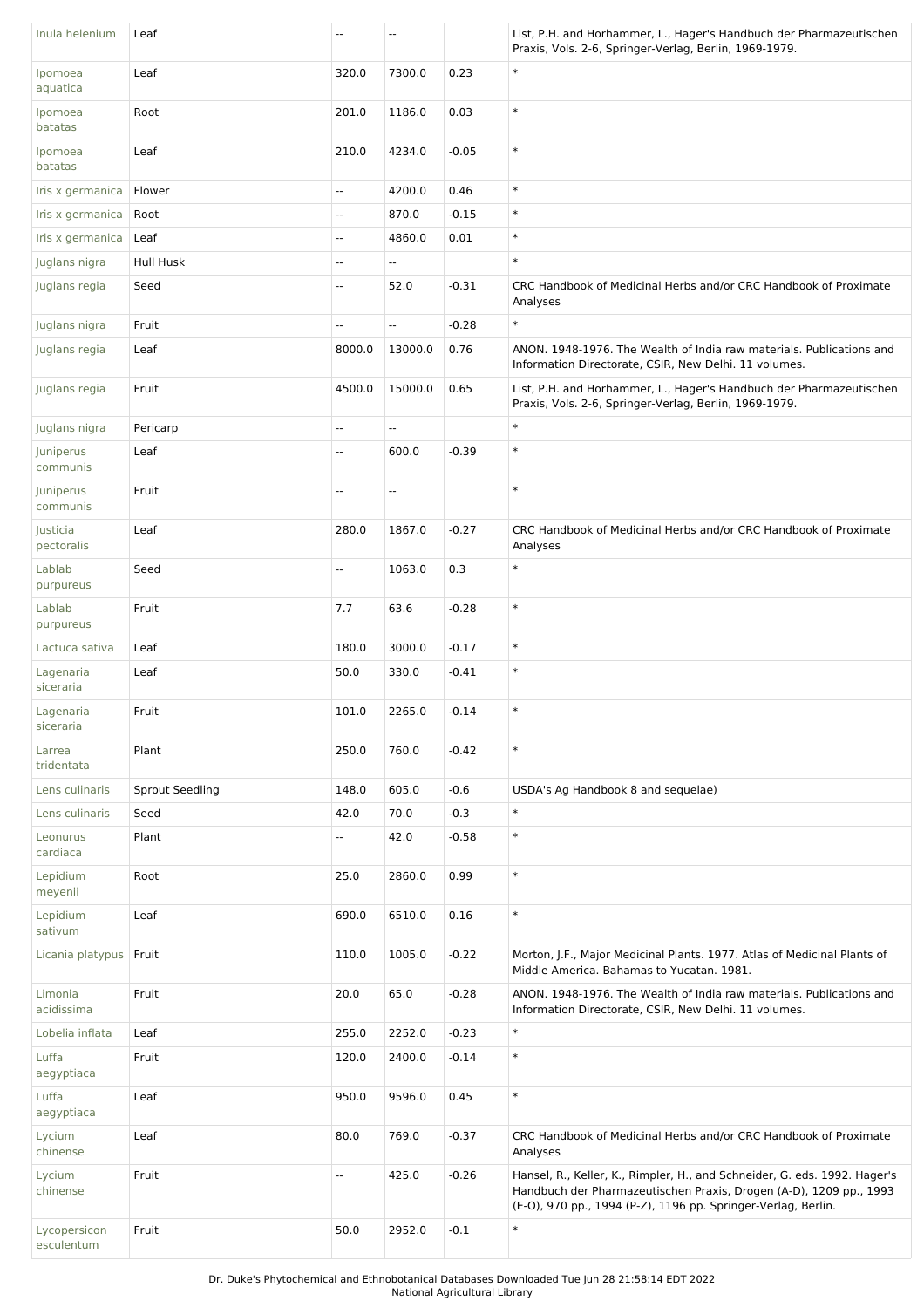| Lycopus<br>europeus      | Plant  | --     | --                       |         | List, P.H. and Horhammer, L., Hager's Handbuch der Pharmazeutischen<br>Praxis, Vols. 2-6, Springer-Verlag, Berlin, 1969-1979.                                                                                                                                                  |
|--------------------------|--------|--------|--------------------------|---------|--------------------------------------------------------------------------------------------------------------------------------------------------------------------------------------------------------------------------------------------------------------------------------|
| Macadamia spp            | Seed   | --     | --                       | $-0.34$ | CRC Handbook of Medicinal Herbs and/or CRC Handbook of Proximate<br>Analyses                                                                                                                                                                                                   |
| Maclura<br>pomifera      | Fruit  | 30.0   | 150.0                    | $-0.28$ | Smith, J. L. and Perino, J. V. 1981. Osage Orange (Maclura pomifera):<br>History and Economic Uses. Economic Botany 35(1): 24-41                                                                                                                                               |
| Malpighia glabra Fruit   |        |        | 16228.0 172231.0 10.42   |         | $\ast$                                                                                                                                                                                                                                                                         |
| Malus<br>domestica       | Fruit  | 20.0   | 402.0                    | $-0.26$ | $\ast$                                                                                                                                                                                                                                                                         |
| Malva parviflora         | Plant  | 454.0  | 4745.0                   | 0.52    | $\ast$                                                                                                                                                                                                                                                                         |
| Malva neglecta           | Leaf   | Щ.     | 1175.0                   | $-0.33$ | $\ast$                                                                                                                                                                                                                                                                         |
| Malva sylvestris         | Leaf   | 240.0  | 2855.0                   | $-0.18$ | CRC Handbook of Medicinal Herbs and/or CRC Handbook of Proximate<br>Analyses                                                                                                                                                                                                   |
| Mammea<br>americana      | Fruit  | 100.0  | 1515.0                   | $-0.19$ | $\ast$                                                                                                                                                                                                                                                                         |
| Mangifera indica   Leaf  |        | 530.0  | 2430.0                   | $-0.22$ | $\ast$                                                                                                                                                                                                                                                                         |
| Mangifera indica Fruit   |        | 30.0   | 1760.0                   | $-0.18$ | $\ast$                                                                                                                                                                                                                                                                         |
| Manihot<br>esculenta     | Root   | 97.0   | 1530.0                   | 0.23    | $\ast$                                                                                                                                                                                                                                                                         |
| Manihot<br>esculenta     | Leaf   | 800.0  | 10000.0                  | 0.48    | $\ast$                                                                                                                                                                                                                                                                         |
| Manilkara<br>zapota      | Fruit  | 90.0   | 625.0                    | $-0.25$ | $\ast$                                                                                                                                                                                                                                                                         |
| Maranta<br>arundinacea   | Root   | 70.0   | 215.0                    | $-0.52$ | CRC Handbook of Medicinal Herbs and/or CRC Handbook of Proximate<br>Analyses                                                                                                                                                                                                   |
| Marrubium<br>vulgare     | Flower | --     | Ξ.                       |         | $\ast$                                                                                                                                                                                                                                                                         |
| Marrubium<br>vulgare     | Plant  | --     | Ξ.                       |         | $\ast$                                                                                                                                                                                                                                                                         |
| Matricaria<br>recutita   | Plant  | --     | $\overline{\phantom{a}}$ |         | Kameoka, H. and Nakai, K. 1987. Components of essential oil from the<br>root of Glycyrrhiza-glabra. Nippon Gogeikagaku Kaishi 61(9): 1119-1122.                                                                                                                                |
| Mauritia<br>flexuosa     | Fruit  | --     | --                       | $-0.28$ | J Cell Biochem VOL. 22=1995                                                                                                                                                                                                                                                    |
| Medicago sativa          | Plant  | 276.0  | 1470.0                   | $-0.25$ | $\ast$                                                                                                                                                                                                                                                                         |
| Medicago sativa          | Leaf   | Ξ.     | Ξ.                       |         | $\ast$                                                                                                                                                                                                                                                                         |
| Melicoccus<br>bijugatas  | Fruit  | 8.0    | 230.0                    | $-0.27$ | $\ast$                                                                                                                                                                                                                                                                         |
| Mentha x<br>piperita     | Leaf   | 30.0   | 201.0                    | $-0.43$ | $\ast$                                                                                                                                                                                                                                                                         |
| Mentha spicata           | Leaf   | 135.0  | 9200.0                   | 0.41    | USDA's Ag Handbook 8 and sequelae)                                                                                                                                                                                                                                             |
| Menyanthes<br>trifoliata | Leaf   | --     | 2047.0                   | $-0.25$ | $\ast$                                                                                                                                                                                                                                                                         |
| Mimosa pudica            | Leaf   | 180.0  | 2570.0                   | $-0.21$ | $\ast$                                                                                                                                                                                                                                                                         |
| Mimulus<br>glabratus     | Shoot  | 220.0  | 2200.0                   | $-0.26$ | $\ast$                                                                                                                                                                                                                                                                         |
| Momordica<br>charantia   | Leaf   | 1700.0 | 12412.0                  | 0.71    | CRC Handbook of Medicinal Herbs and/or CRC Handbook of Proximate<br>Analyses                                                                                                                                                                                                   |
| Momordica<br>charantia   | Fruit  | 570.0  | 36447.0                  | 1.98    | CRC Handbook of Medicinal Herbs and/or CRC Handbook of Proximate<br>Analyses                                                                                                                                                                                                   |
| Morinda<br>citrifolia    | Leaf   | 520.0  | 2320.0                   | $-0.23$ | CRC Handbook of Medicinal Herbs and/or CRC Handbook of Proximate<br>Analyses                                                                                                                                                                                                   |
| Moringa oleifera         | Leaf   | 2200.0 | 8800.0                   | 0.37    | ANON. 1948-1976. The Wealth of India raw materials. Publications and<br>Information Directorate, CSIR, New Delhi. 11 volumes.                                                                                                                                                  |
| Moringa oleifera Fruit   |        | --     | 1200.0                   | $-0.21$ | =ICMR(Indian Council of Medical Research).1976. Medicinal Plants of<br>India. Vol. 1. Indian Council of Med. Res. Cambridge Printing Works, New<br>Delhi.487 pp;ICMR.1987.Medicinal Plants of India.Vol.2.Indian Council of<br>Med. Res.Cambr. Printing Works, New Delhi.600pp |
| Moringa oleifera         | Shoot  | 517.0  | 2425.0                   | $-0.25$ | USDA's Ag Handbook 8 and sequelae)                                                                                                                                                                                                                                             |
| Morus alba               | Leaf   | 2000.0 | 3000.0                   | $-0.17$ | $\ast$                                                                                                                                                                                                                                                                         |
| Morus alba               | Fruit  | 50.0   | 1040.0                   | $-0.22$ | $\ast$                                                                                                                                                                                                                                                                         |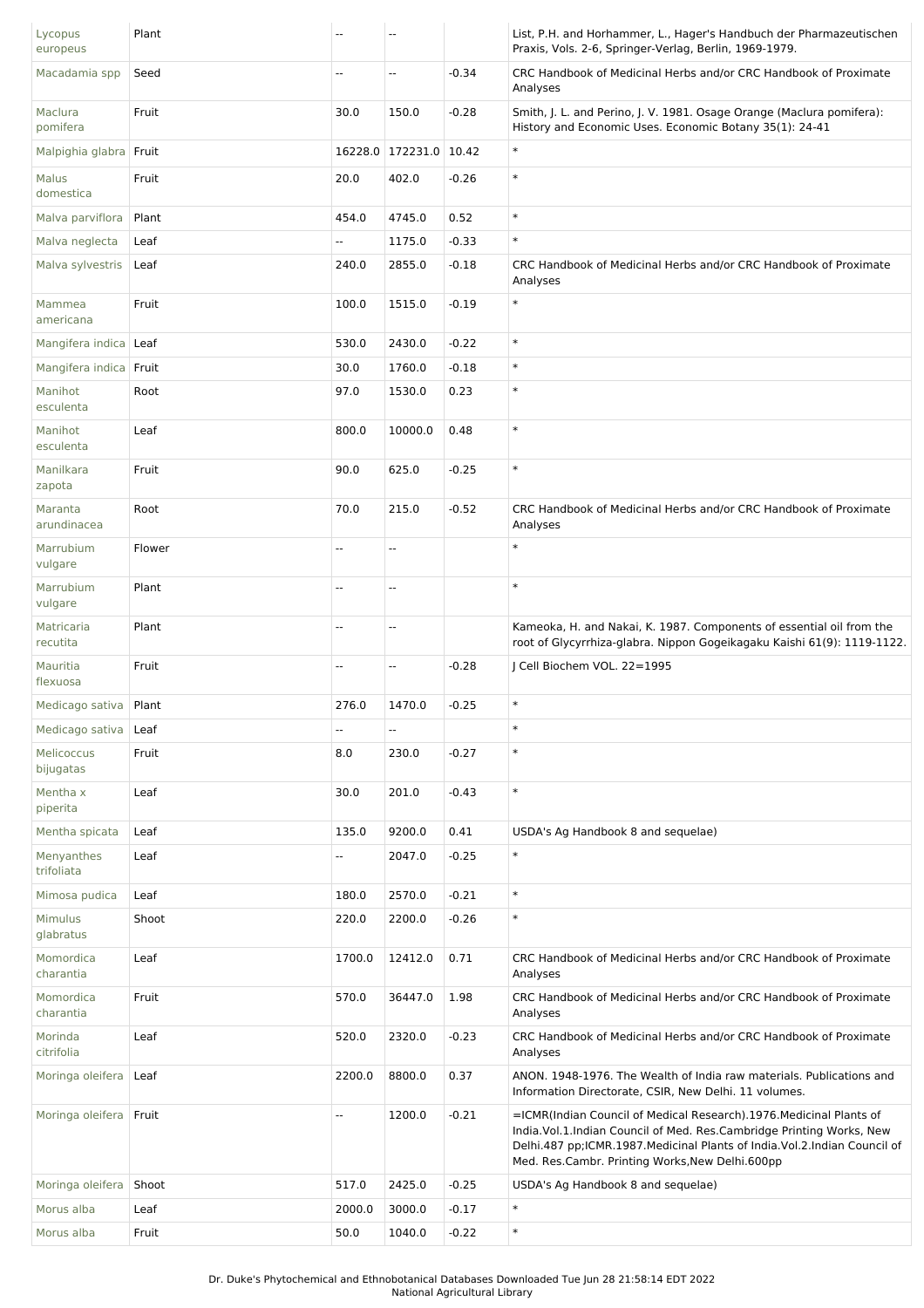| Muntingia<br>calabura        | Fruit                 | 805.0                    | 3795.0  | $-0.05$ | CRC Handbook of Medicinal Herbs and/or CRC Handbook of Proximate<br>Analyses                                                  |
|------------------------------|-----------------------|--------------------------|---------|---------|-------------------------------------------------------------------------------------------------------------------------------|
| Murraya<br>koenigii          | Leaf                  | 40.0                     | 445.0   | $-0.4$  | $\ast$                                                                                                                        |
| Murraya sp                   | Fruit                 | 161.0                    | 596.0   | $-0.25$ | $\ast$                                                                                                                        |
| Musa x<br>paradisiaca        | Fruit                 | 161.0                    | 596.0   | $-0.25$ | USDA's Ag Handbook 8 and sequelae)                                                                                            |
| Musa x<br>paradisiaca        | Hull Husk             | Ξ.                       | 1380.0  |         | ANON. 1948-1976. The Wealth of India raw materials. Publications and<br>Information Directorate, CSIR, New Delhi. 11 volumes. |
| Myrciaria dubia              | Fruit                 | Ξ.                       | Ξ.      |         | Jim Duke's personal files.                                                                                                    |
| Myrciaria<br>cauliflora      | Fruit                 | 170.0                    | 1770.0  | $-0.17$ | $\ast$                                                                                                                        |
| Myrica cerifera              | <b>Bark</b>           | 143.0                    | 656.0   | 1.41    | $\ast$                                                                                                                        |
| Nandina<br>domestica         | Leaf                  | Щ,                       | 100.0   | $-0.43$ | ANON. 1948-1976. The Wealth of India raw materials. Publications and<br>Information Directorate, CSIR, New Delhi. 11 volumes. |
| Nasturtium<br>officinale     | Herb                  | 430.0                    | 13690.0 | 1.0     | $\ast$                                                                                                                        |
| Nasturtium<br>officinale     | Shoot                 | Ξ.                       | 370.0   | $-0.35$ | $\ast$                                                                                                                        |
| Nelumbo<br>nucifera          | Seed                  | Ξ.                       | Ξ.      |         | $\ast$                                                                                                                        |
| Nelumbo<br>nucifera          | Rhizome               | Щ.                       | 15.0    | $-0.76$ | $\ast$                                                                                                                        |
| Nepeta cataria               | Plant                 | Щ,                       | ц.      |         | $\ast$                                                                                                                        |
| Nigella sativa               | Leaf                  | 4                        | 2577.0  | $-0.2$  | $\ast$                                                                                                                        |
| Ocimum<br>tenuiflorum        | Leaf                  | Ξ.                       | 830.0   | $-0.37$ | ANON. 1948-1976. The Wealth of India raw materials. Publications and<br>Information Directorate, CSIR, New Delhi. 11 volumes. |
| Ocimum<br>sanctum            | Leaf                  | --                       | 830.0   | $-0.37$ | ANON. 1948-1976. The Wealth of India raw materials. Publications and<br>Information Directorate, CSIR, New Delhi. 11 volumes. |
| Ocimum<br>basilicum          | Leaf                  | 27.0                     | 2000.0  | $-0.26$ | $\ast$                                                                                                                        |
| Opuntia ficus-<br>indica     | Fruit                 | 65.0                     | 1690.0  | $-0.18$ | $\ast$                                                                                                                        |
| Opuntia ficus-<br>indica     | Flower                | Щ,                       | 940.0   | $-0.55$ | $\ast$                                                                                                                        |
| Origanum<br>vulgare          | Plant                 | --                       | --      |         | $\ast$                                                                                                                        |
| Origanum<br>majorana         | Plant                 | 514.0                    | 555.0   | $-0.46$ | USDA's Ag Handbook 8 and sequelae)                                                                                            |
| Oryza sativa                 | Seed                  | Ξ.                       | Ξ.      |         | $\ast$                                                                                                                        |
| Oxalis tuberosa              | Root                  | 370.0                    | 2284.0  | 0.66    | $\ast$                                                                                                                        |
| Pachira<br>macrocarpa        | Seed                  | 240.0                    | 255.0   | $-0.19$ | $\ast$                                                                                                                        |
| Pachyrhizus<br>erosus        | Plant                 | 140.0                    | 1845.0  | $-0.16$ | $\ast$                                                                                                                        |
| Panax<br>quinquefolius       | Plant                 | Ξ.                       | 39.0    | $-0.58$ | $\ast$                                                                                                                        |
| Panax ginseng                | Root                  | --                       | Ξ.      | $-0.65$ | $\ast$                                                                                                                        |
| Panax ginseng                | Leaf                  | $\overline{\phantom{a}}$ | Ξ.      |         | $\ast$                                                                                                                        |
| Papaver<br>somniferum        | Fruit                 | Ξ.                       | 1120.0  | $-0.21$ | $\ast$                                                                                                                        |
| Papaver<br>somniferum        | Seed                  | Ξ.                       | Ξ.      | $-0.34$ | $\ast$                                                                                                                        |
| Papaver<br>somniferum        | <b>Tissue Culture</b> | Щ,                       | Ξ.      |         | $\ast$                                                                                                                        |
| Parthenium<br>integrifolium  | Root                  | $\overline{\phantom{a}}$ | --      |         | $\ast$                                                                                                                        |
| Passiflora<br>quadrangularis | Seed                  | 150.0                    | 695.0   | 0.08    | $\ast$                                                                                                                        |
| Passiflora<br>foetida        | Fruit                 | 150.0                    | 835.0   | $-0.23$ | CRC Handbook of Medicinal Herbs and/or CRC Handbook of Proximate<br>Analyses                                                  |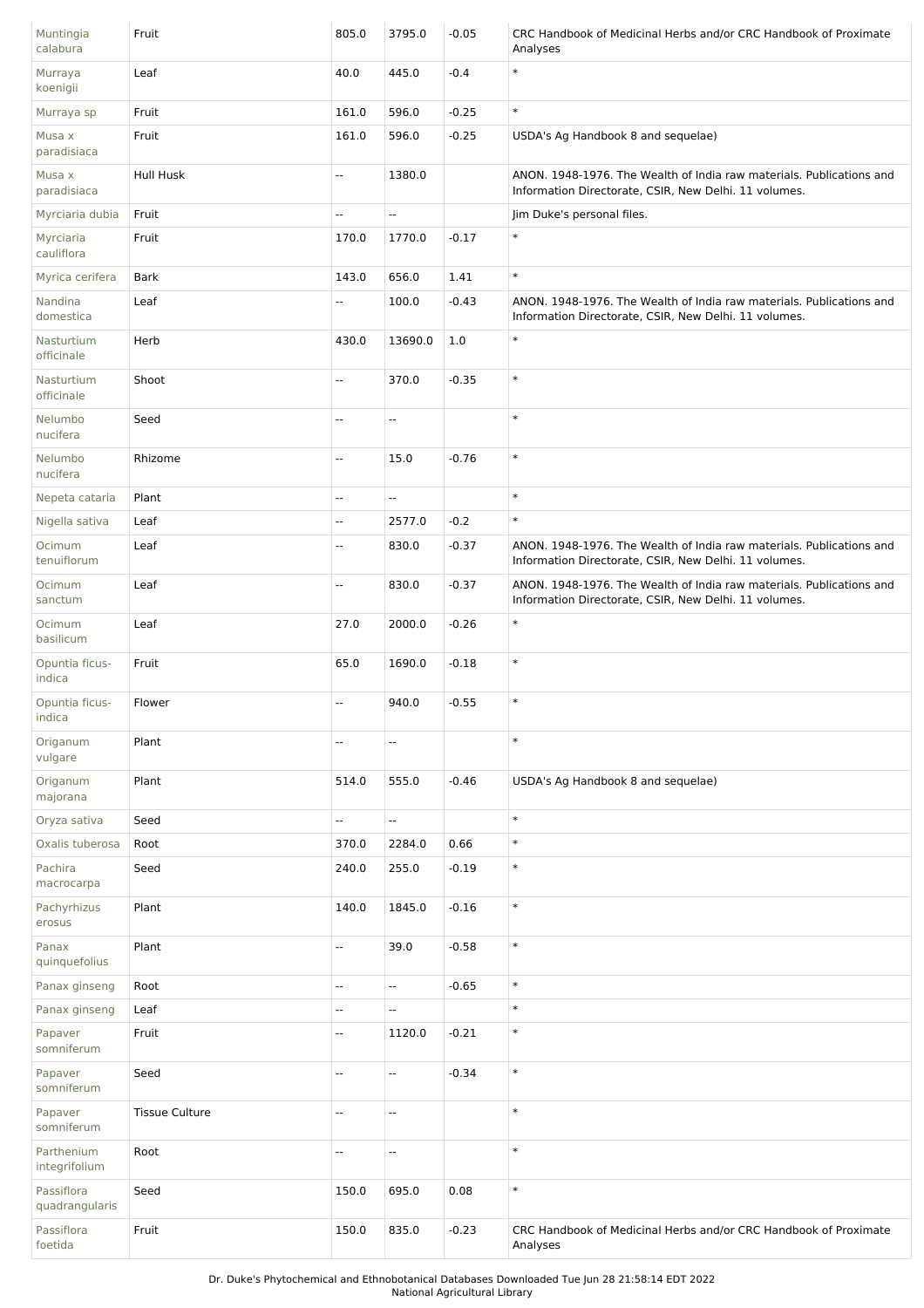| Passiflora<br>quadrangularis | Fruit                  | 150.0  | 2680.0                   | $-0.12$ | $\ast$                                                                                                                                                                                                                                                         |
|------------------------------|------------------------|--------|--------------------------|---------|----------------------------------------------------------------------------------------------------------------------------------------------------------------------------------------------------------------------------------------------------------------|
| Passiflora<br>mollissima     | Fruit                  | 700.0  | 8750.0                   | 0.26    | Morton, J.F., Major Medicinal Plants. 1977. Atlas of Medicinal Plants of<br>Middle America. Bahamas to Yucatan. 1981.                                                                                                                                          |
| Passiflora edulis            | Fruit                  | 300.0  | 1205.0                   | $-0.21$ | CRC Handbook of Medicinal Herbs and/or CRC Handbook of Proximate<br>Analyses                                                                                                                                                                                   |
| Passiflora<br>incarnata      | Flower                 | 11.0   | 100.0                    | $-0.8$  | $\ast$                                                                                                                                                                                                                                                         |
| Passiflora<br>ligularis      | Fruit                  | 108.0  | 950.0                    | $-0.23$ | $\ast$                                                                                                                                                                                                                                                         |
| Pastinaca sativa             | Root                   | 160.0  | 830.0                    | $-0.17$ | $\ast$                                                                                                                                                                                                                                                         |
| Peperomia<br>pereskiifolia   | Leaf                   | 50.0   | 335.0                    | $-0.41$ | CRC Handbook of Medicinal Herbs and/or CRC Handbook of Proximate<br>Analyses                                                                                                                                                                                   |
| Peperomia<br>pelucida        | Leaf                   | 100.0  | 1280.0                   | $-0.33$ | CRC Handbook of Medicinal Herbs and/or CRC Handbook of Proximate<br>Analyses                                                                                                                                                                                   |
| Pereskia<br>aculeata         | Fruit                  | 20.0   | 1250.0                   | $-0.21$ | CRC Handbook of Medicinal Herbs and/or CRC Handbook of Proximate<br>Analyses                                                                                                                                                                                   |
| Perideridia<br>gairdneri     | Root                   | 112.0  | 302.0                    | $-0.47$ | Izadoost, M. & Robinson, T., Synergism & antagonism in the<br>pharmacology of alkaloidal plants, pp 137-58 in Craker, L. & Simon, J.,<br>eds., Herbs, Spices & Medicinal Plants: Recent Advances in Botany,<br>Horticulture & Pharmacology, v. 2, 1987, 255pp. |
| Perilla<br>frutescens        | Flower                 | ۵.     | $\overline{a}$           |         | Lamparska, K. 1966. Studies on Vitamin C Dynamics in Perilla ocymoides<br>and in Calendula officinalis Grown in Short and Long Day Conditions.<br>Zesz Nauk Uniw Mikolaja Kopernika Toruniu Biol, 8: 69-.                                                      |
| Perilla<br>frutescens        | Seed                   | Ξ.     | 200.0                    | $-0.22$ | CRC Handbook of Medicinal Herbs and/or CRC Handbook of Proximate<br>Analyses                                                                                                                                                                                   |
| Perilla<br>frutescens        | Leaf                   | 460.0  | 3286.0                   | $-0.14$ | CRC Handbook of Medicinal Herbs and/or CRC Handbook of Proximate<br>Analyses                                                                                                                                                                                   |
| Persea<br>americana          | Fruit                  | 65.0   | 994.0                    | $-0.22$ | $\ast$                                                                                                                                                                                                                                                         |
| Persea<br>schiedeana         | Fruit                  | 57.0   | 698.0                    | $-0.24$ | Morton, J.F., Major Medicinal Plants. 1977. Atlas of Medicinal Plants of<br>Middle America. Bahamas to Yucatan. 1981.                                                                                                                                          |
| Petasites<br>japonicus       | Pt                     | 315.0  | 5725.0                   | 1.66    | USDA's Ag Handbook 8 and sequelae)                                                                                                                                                                                                                             |
| Petroselinum<br>crispum      | Fruit                  | Щ,     | 1220.0                   | $-0.21$ | $\ast$                                                                                                                                                                                                                                                         |
| Petroselinum<br>crispum      | Shoot                  | --     | --                       |         | $\ast$                                                                                                                                                                                                                                                         |
| Petroselinum<br>crispum      | Plant                  | 430.0  | 7695.0                   | 1.21    | $\ast$                                                                                                                                                                                                                                                         |
| Petroselinum<br>crispum      | Leaf                   | --     | $\overline{\phantom{a}}$ |         | $\ast$                                                                                                                                                                                                                                                         |
| Phaseolus<br>vulgaris        | Fruit                  | 10.0   | 2389.0                   | $-0.14$ | $\ast$                                                                                                                                                                                                                                                         |
| Phaseolus<br>coccineus       | Fruit                  | Ξ.     | 270.0                    | $-0.27$ | Duke, J. A. Writeups or information summaries on approximately 2,000<br>economic plants, USDA, ARS, Beltsville, MD 20705.                                                                                                                                      |
| Phaseolus<br>acutifolius     | Seed                   | --     | Ξ.                       |         | CRC Handbook of Medicinal Herbs and/or CRC Handbook of Proximate<br>Analyses                                                                                                                                                                                   |
| Phaseolus<br>vulgaris        | Seed                   | --     | 177.0                    | $-0.23$ | $\ast$                                                                                                                                                                                                                                                         |
| Phaseolus<br>lunatus         | <b>Sprout Seedling</b> | 70.0   | 194.0                    | $-0.93$ | CRC Handbook of Medicinal Herbs and/or CRC Handbook of Proximate<br>Analyses                                                                                                                                                                                   |
| Phaseolus<br>lunatus         | Seed                   | Ξ.     | 952.0                    | 0.23    | $\ast$                                                                                                                                                                                                                                                         |
| Phaseolus<br>vulgaris        | Leaf                   | 1100.0 | 8333.0                   | 0.33    | CRC Handbook of Medicinal Herbs and/or CRC Handbook of Proximate<br>Analyses                                                                                                                                                                                   |
| Phaseolus<br>coccineus       | Seed                   | Щ,     | 23.0                     | $-0.32$ | CRC Handbook of Medicinal Herbs and/or CRC Handbook of Proximate<br>Analyses                                                                                                                                                                                   |
| Phaseolus<br>vulgaris        | Sprout Seedling        | 387.0  | 4161.0                   | 2.25    | USDA's Ag Handbook 8 and sequelae)                                                                                                                                                                                                                             |
| Phoenix<br>dactylifera       | Fruit                  | --     | 750.0                    | $-0.24$ | $\ast$                                                                                                                                                                                                                                                         |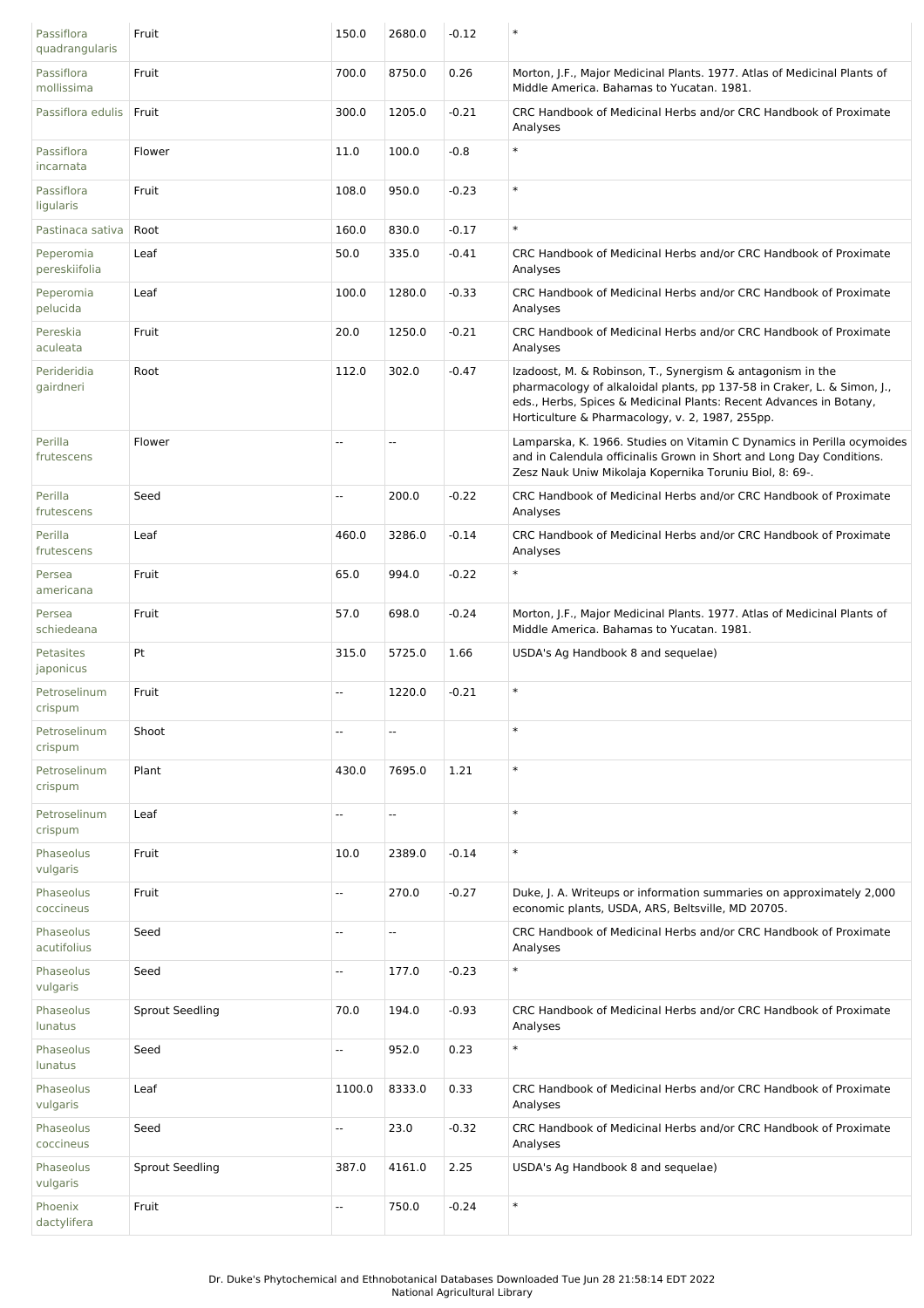| Phragmites<br>australis    | Leaf                   | 2000.0                   | 9100.0                   | 0.4     | $\ast$                                                                                                                        |
|----------------------------|------------------------|--------------------------|--------------------------|---------|-------------------------------------------------------------------------------------------------------------------------------|
| Phyllanthus<br>emblica     | Plant                  | Ξ.                       | 15610.0                  | 3.07    | $\ast$                                                                                                                        |
| Phyllanthus<br>acidus      | Fruit                  | 20.0                     | 1279.0                   | $-0.2$  | $\ast$                                                                                                                        |
| Phyllanthus<br>emblica     | Fruit                  | 110.0                    | 27293.0                  | 1.41    | $\ast$                                                                                                                        |
| Physalis<br>ixocarpa       | Fruit                  | 20.0                     | 460.0                    | $-0.26$ | $\ast$                                                                                                                        |
| Physalis<br>alkekingi      | Fruit                  | --                       | 4000.0                   | $-0.04$ | $\ast$                                                                                                                        |
| Physalis<br>peruviana      | Fruit                  | 365.0                    | 2865.0                   | $-0.11$ | $\ast$                                                                                                                        |
| Phytolacca<br>americana    | Shoot                  | 1360.0                   | 16184.0                  | 0.41    | $\ast$                                                                                                                        |
| Pimenta dioica             | Leaf                   | 2012.0                   | 2067.0                   | $-0.25$ | $\ast$                                                                                                                        |
| Pimenta dioica             | Fruit                  | Щ.                       | 426.0                    | $-0.26$ | $\ast$                                                                                                                        |
| Pimpinella<br>anisum       | Seed                   | 8.0                      | 9.0                      | $-0.33$ | $\ast$                                                                                                                        |
| Pimpinella<br>anisum       | Fruit                  | 8.0                      | 9.0                      | $-0.28$ | $\ast$                                                                                                                        |
| Pinus edulis               | Seed                   | 20.0                     | 21.0                     | $-0.33$ | USDA's Ag Handbook 8 and sequelae)                                                                                            |
| Pinus sylvestris           | Leaf                   | Ξ.                       | 3000.0                   | $-0.17$ | List, P.H. and Horhammer, L., Hager's Handbuch der Pharmazeutischen<br>Praxis, Vols. 2-6, Springer-Verlag, Berlin, 1969-1979. |
| Pinus<br>cembroides        | Seed                   | Ξ.                       | 10.0                     | $-0.33$ | CRC Handbook of Medicinal Herbs and/or CRC Handbook of Proximate<br>Analyses                                                  |
| Piper auritum              | Leaf                   | 490.0                    | 3370.0                   | $-0.13$ | $\ast$                                                                                                                        |
| Piper nigrum               | Fruit                  | Щ.                       | 10.0                     | $-0.28$ | ANON. 1948-1976. The Wealth of India raw materials. Publications and<br>Information Directorate, CSIR, New Delhi. 11 volumes. |
| Piper betel                | Leaf                   | 43.0                     | 2130.0                   | $-0.25$ | $\ast$                                                                                                                        |
| Pisum sativum              | Fruit                  | 600.0                    | 5935.0                   | 0.08    | $\ast$                                                                                                                        |
|                            |                        |                          |                          |         |                                                                                                                               |
| Pisum sativum              | <b>Sprout Seedling</b> | ۰.                       | 1650.0                   | 0.24    | $\ast$                                                                                                                        |
| Pisum sativum              | Seed                   | 44.0                     | 1892.0                   | 0.8     | $\ast$                                                                                                                        |
| Plantago major             | Plant                  | u.                       | ш,                       |         | $\ast$                                                                                                                        |
| Plantago major             | Seed                   | ۰.                       | --                       |         | $\ast$                                                                                                                        |
| Plantago<br>psyllium       | Seed                   | $\overline{\phantom{a}}$ | Ξ.                       | $-0.34$ | $\ast$                                                                                                                        |
| Platonia insignis          | Fruit                  | 180.0                    | 1190.0                   | $-0.21$ | $\ast$                                                                                                                        |
| Platycodon<br>grandiflorum | Root                   | --                       | --                       |         | $\ast$                                                                                                                        |
| Plectranthus<br>amboinicus | Leaf                   | 120.0                    | 2145.0                   | $-0.24$ | CRC Handbook of Medicinal Herbs and/or CRC Handbook of Proximate<br>Analyses                                                  |
| Polygonum<br>multiflorum   | Root                   | --                       | $\overline{\phantom{a}}$ |         | Pedersen, M. 1987. Nutritional Herbology. Pederson Publishing.<br>Bountiful, Utah. 377 pp.                                    |
| Polymnia edulis            | Root                   | 250.0                    | 1400.0                   | 0.15    | $\ast$                                                                                                                        |
| Portulaca<br>oleracea      | Herb                   | 105.0                    | 7000.0                   | $-1.0$  | $\ast$                                                                                                                        |
| Pothomorphe<br>sp.         | Plant                  | --                       | 4                        |         | $\ast$                                                                                                                        |
| Pourouma<br>cecropiaefolia | Fruit                  | 10.0                     | 55.0                     | $-0.28$ | J Cell Biochem VOL. 22=1995                                                                                                   |
| Pouteria viridis           | Fruit                  | 430.0                    | 1360.0                   | $-0.2$  | CRC Handbook of Medicinal Herbs and/or CRC Handbook of Proximate<br>Analyses                                                  |
| Pouteria<br>campechiana    | Fruit                  | 400.0                    | 1475.0                   | $-0.19$ | $\ast$                                                                                                                        |
| Pouteria caimito           | Fruit                  | 490.0                    | 1890.0                   | $-0.17$ | $\ast$                                                                                                                        |
| Prunus<br>domestica        | Fruit                  | 86.0                     | 699.0                    | $-0.24$ | USDA's Ag Handbook 8 and sequelae)                                                                                            |

Dr. Duke's Phytochemical and Ethnobotanical Databases Downloaded Tue Jun 28 21:58:14 EDT 2022 National Agricultural Library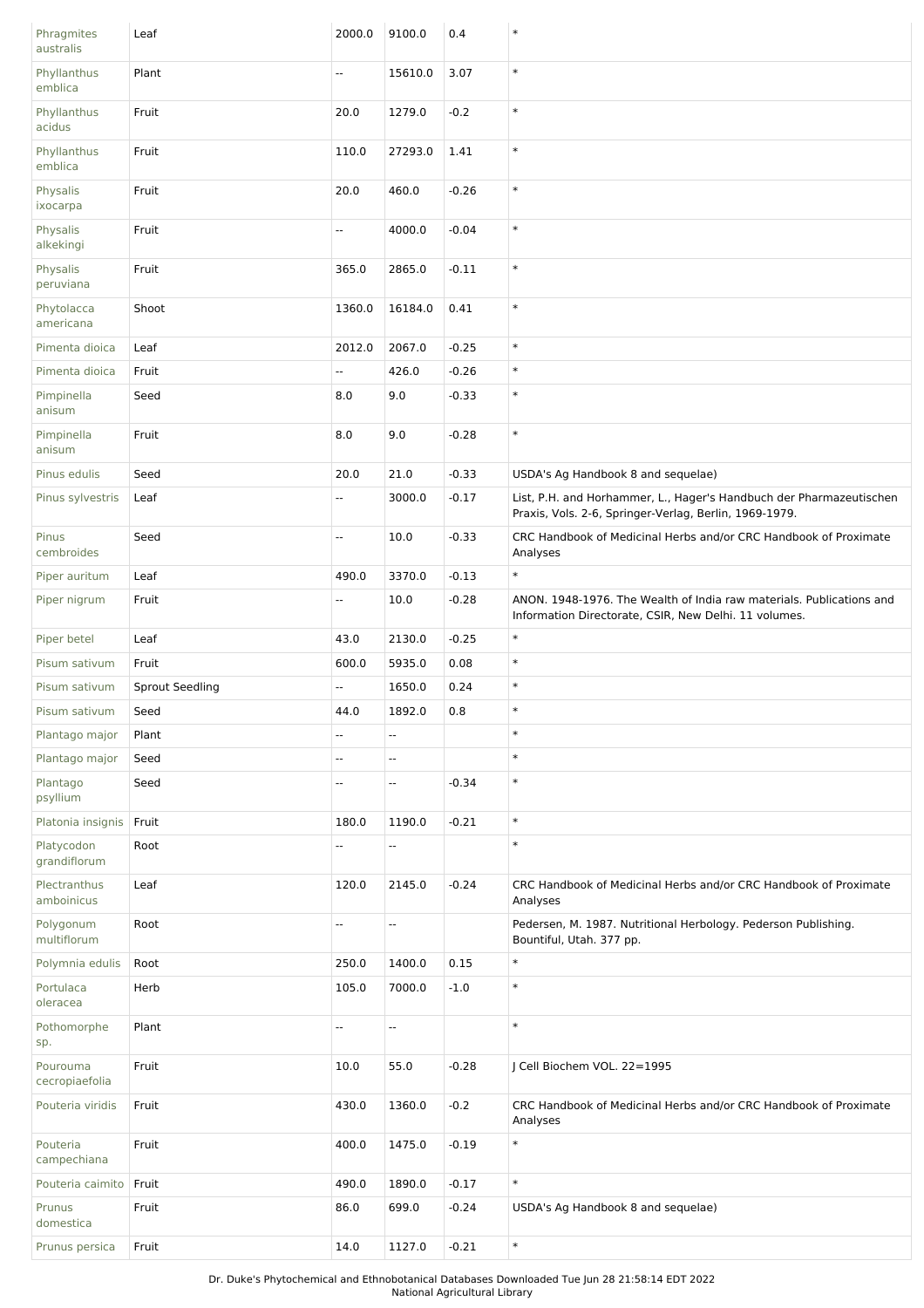| Prunus cerasus                 | Fruit       | 70.0   | 873.0                    | $-0.23$ | $\ast$                                                                                                                |
|--------------------------------|-------------|--------|--------------------------|---------|-----------------------------------------------------------------------------------------------------------------------|
| Prunus dulcis                  | Seed        | Ξ.     | 13.0                     | $-0.33$ | USDA's Ag Handbook 8 and sequelae)                                                                                    |
| Prunus<br>armeniaca            | Fruit       | 100.0  | 745.0                    | $-0.24$ | USDA's Ag Handbook 8 and sequelae)                                                                                    |
| Prunus<br>salicifolia          | Fruit       | 222.0  | 1415.0                   | $-0.2$  | Morton, J.F., Major Medicinal Plants. 1977. Atlas of Medicinal Plants of<br>Middle America. Bahamas to Yucatan. 1981. |
| Psidium<br>cattleianum         | Fruit       | 150.0  | 2100.0                   | $-0.15$ | $\ast$                                                                                                                |
| Psidium guajava                | Seed        | Щ,     | 8.0                      | $-0.33$ | $\ast$                                                                                                                |
| Psidium guajava                | Fruit       | 24.0   | 18315.0                  | 0.85    | $\ast$                                                                                                                |
| Psophocarpus<br>tetragonolobus | Seed        | --     | --                       |         | $\ast$                                                                                                                |
| Psophocarpus<br>tetragonolobus | Fruit       | --     | 190.0                    | $-0.27$ | $\ast$                                                                                                                |
| Psoralea<br>esculenta          | Root        | 4.0    | 171.0                    | $-0.55$ | $\ast$                                                                                                                |
| Punica<br>granatum             | Fruit       | 40.0   | 636.0                    | $-0.24$ | $\ast$                                                                                                                |
| Punica<br>granatum             | Fruit Juice | Ξ.     | $\overline{\phantom{a}}$ |         | $\ast$                                                                                                                |
| Pyrus communis                 | Fruit       | 40.0   | 250.0                    | $-0.27$ | $\ast$                                                                                                                |
| Quararibea<br>cordata          | Fruit       | 90.0   | 660.0                    | $-0.24$ | $\ast$                                                                                                                |
| Quercus alba                   | <b>Bark</b> | 29.0   | 127.0                    | $-0.54$ | $\ast$                                                                                                                |
| Raphanus<br>sativus            | Leaf        | 810.0  | 7043.0                   | 0.21    | $\ast$                                                                                                                |
| Raphanus<br>sativus            | Fruit       | 690.0  | 7822.0                   | $0.2\,$ | $\ast$                                                                                                                |
| Raphanus<br>sativus            | Root        | 226.0  | 6216.0                   | 2.91    | $\ast$                                                                                                                |
| Rhamnus<br>cathartica          | Fruit       | Ξ.     | Ξ.                       |         | $\ast$                                                                                                                |
| Rhamnus<br>cathartica          | Leaf        | --     | --                       |         | $\ast$                                                                                                                |
| Rheum<br>rhabarbarum           | Leaf        | 110.0  | 1833.0                   | -0.27   |                                                                                                                       |
| Rheum<br>rhabarbarum           | Pt          | 80.0   | 2581.0                   | $-0.38$ | $\ast$                                                                                                                |
| Rhodymenia<br>palmata          | Plant       | Ξ.     | 120.0                    | $-0.57$ | $\ast$                                                                                                                |
| Ribes nigrum                   | Fruit       | 150.0  | 10030.0                  | 0.34    | $\ast$                                                                                                                |
| Ribes uva-crispa               | Fruit       | 263.0  | 2397.0                   | $-0.14$ | $\ast$                                                                                                                |
| Ribes rubrum                   | Fruit       | 300.0  | 2554.0                   | $-0.13$ | $\ast$                                                                                                                |
| Ribes nigrum                   | Leaf        | Ξ.     | Ξ.                       |         | $\ast$                                                                                                                |
| Rollinia mucosa                | Fruit       | 330.0  | 1450.0                   | $-0.19$ | Morton, J.F., Major Medicinal Plants. 1977. Atlas of Medicinal Plants of<br>Middle America. Bahamas to Yucatan. 1981. |
| Rosa canina                    | Fruit       | 1384.0 | 7400.0                   | 0.18    | $\ast$                                                                                                                |
| Rosa rubiginosa                | Seed        | Ξ.     | 12500.0                  | 7.17    | $\ast$                                                                                                                |
| Rosa multiflora                | Leaf        | Ξ.     | 2000.0                   | $-0.26$ | $\ast$                                                                                                                |
| Rosa canina                    | Flower      | 3000.0 | 13000.0                  | 3.17    | $\ast$                                                                                                                |
| Rosa gallica                   | Fruit       | 5450.0 | 8470.0                   | 0.24    | $\ast$                                                                                                                |
| Rosa spp                       | Fruit       | 1000.0 | 12500.0                  | 0.49    | $\ast$                                                                                                                |
| Rosmarinus<br>officinalis      | Plant       | 612.0  | 673.0                    | $-0.44$ | USDA's Ag Handbook 8 and sequelae)                                                                                    |
| Rosmarinus<br>officinalis      | Leaf        | 11.0   | 675.0                    | $-0.38$ | USDA's Ag Handbook 8 and sequelae)                                                                                    |
| Rubus idaeus                   | Fruit       | 70.0   | 1870.0                   | $-0.17$ | $\ast$                                                                                                                |
| Rubus<br>fruticosus            | Leaf        | Ξ.     | Ξ.                       |         | $\ast$                                                                                                                |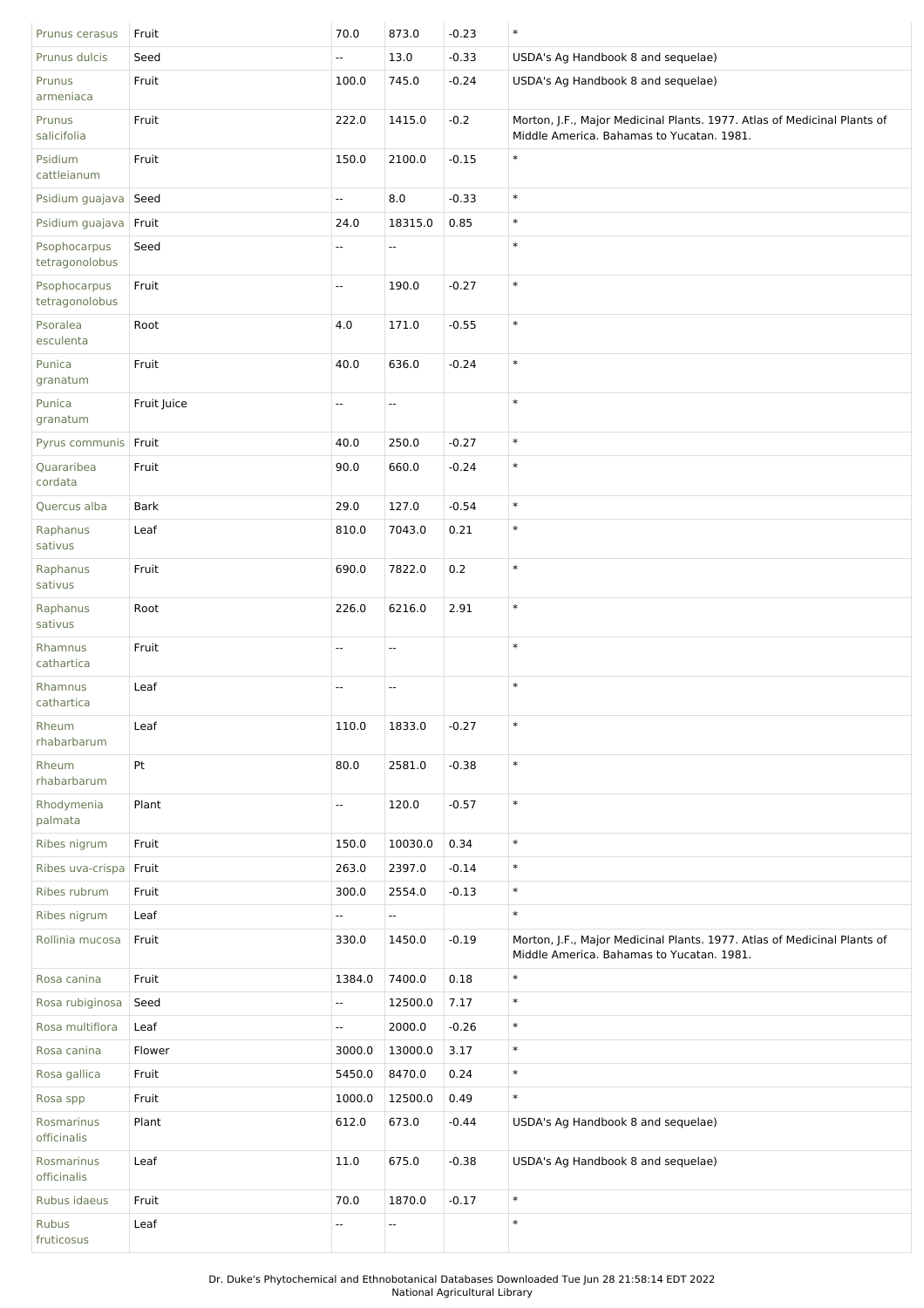| Rubus idaeus               | Seed        | $\overline{\phantom{a}}$ | 300.0                    | $-0.16$ | List, P.H. and Horhammer, L., Hager's Handbuch der Pharmazeutischen<br>Praxis, Vols. 2-6, Springer-Verlag, Berlin, 1969-1979. |
|----------------------------|-------------|--------------------------|--------------------------|---------|-------------------------------------------------------------------------------------------------------------------------------|
| Rubus idaeus               | Leaf        | 620.0                    | 3670.0                   | $-0.1$  | $\ast$                                                                                                                        |
| Rumex acetosa              | Leaf        | 630.0                    | 12400.0                  | 0.71    | $\ast$                                                                                                                        |
| Rumex crispus              | Root        | 1042.0                   | 4054.0                   | 1.67    | $\ast$                                                                                                                        |
| Rumex crispus              | Leaf        | 300.0                    | 4054.0                   | $-0.07$ | ANON. 1948-1976. The Wealth of India raw materials. Publications and<br>Information Directorate, CSIR, New Delhi. 11 volumes. |
| Rumex<br>acetosella        | Leaf        | 500.0                    | 12000.0                  | 0.67    | $\ast$                                                                                                                        |
| Ruscus<br>aculeatus        | Root        | 77.0                     | 256.0                    | $-0.5$  | $\ast$                                                                                                                        |
| Ruta graveolens            | Leaf        | Ξ.                       | 4790.0                   | 0.0     | $\ast$                                                                                                                        |
| Salix alba                 | <b>Bark</b> | 11.0                     | 68.0                     | $-0.76$ | $\ast$                                                                                                                        |
| Salvia officinalis         | Leaf        | 55.0                     | 350.0                    | $-0.41$ | $\ast$                                                                                                                        |
| Sambucus nigra             | Fruit       | 128.0                    | 1515.0                   | $-0.19$ | $\ast$                                                                                                                        |
| Sambucus<br>canadensis     | Fruit       | 360.0                    | 1782.0                   | $-0.17$ | USDA's Ag Handbook 8 and sequelae)                                                                                            |
| Sambucus nigra             | Leaf        | 739.0                    | 11000.0                  | 0.58    | $\ast$                                                                                                                        |
| Schisandra<br>chinensis    | Fruit       | 153.0                    | 1022.0                   | $-0.22$ | $\ast$                                                                                                                        |
| Sclerocarya<br>caffra      | Fruit       | 540.0                    | 8190.0                   | 0.22    | $\ast$                                                                                                                        |
| Scutellaria<br>lateriflora | Plant       | 140.0                    | 1025.0                   | $-0.35$ | $\ast$                                                                                                                        |
| Sechium edule              | Shoot       | 330.0                    | 4460.0                   | $-0.16$ | $\ast$                                                                                                                        |
| Sechium edule              | Fruit       | 110.0                    | 1570.0                   | $-0.19$ | $\ast$                                                                                                                        |
| Senna<br>alexandrina       | Leaf        | 1130.0                   | 5566.0                   | 0.07    | $\ast$                                                                                                                        |
| Serenoa repens             | Fruit       | 11.0                     | 88.0                     | $-0.28$ | Pedersen, M. 1987. Nutritional Herbology. Pederson Publishing.<br>Bountiful, Utah. 377 pp.                                    |
| Sicana odorifera           | Fruit       | 139.0                    | 1270.0                   | $-0.21$ | $\ast$                                                                                                                        |
| Sida rhombifolia           | Leaf        | 900.0                    | 4545.0                   | $-0.02$ | $\ast$                                                                                                                        |
| Silybum<br>marianum        | Leaf        | 26.0                     | 120.0                    | $-0.43$ | $\ast$                                                                                                                        |
| Sinapis alba               | Plant       | $\overline{\phantom{a}}$ | Ξ.                       |         | $\ast$                                                                                                                        |
| Smilax<br>officinalis      | Root        | $\overline{a}$           | $\overline{a}$           |         | $\ast$                                                                                                                        |
| Smilax spp                 | Root        | Ξ.                       | u.                       |         | $\ast$                                                                                                                        |
| Solanum torvum             | Fruit       | 40.0                     | 275.0                    | $-0.27$ | $\ast$                                                                                                                        |
| Solanum<br>melongena       | Fruit       | 13.0                     | 947.0                    | $-0.23$ | $\ast$                                                                                                                        |
| Solanum nigrum             | Leaf        | 110.0                    | 4067.0                   | $-0.07$ | $\ast$                                                                                                                        |
| Solanum<br>quitoensis      | Fruit       | 310.0                    | 7925.0                   | 0.21    | $\ast$                                                                                                                        |
| Solanum<br>tuberosum       | Tuber       | 170.0                    | 990.0                    | 1.41    | $\ast$                                                                                                                        |
| Solanum<br>melongena       | Leaf        | 790.0                    | 5809.0                   | 0.1     | $\ast$                                                                                                                        |
| Sonchus<br>oleraceus       | Leaf        | 50.0                     | 625.0                    | $-0.39$ | $\ast$                                                                                                                        |
| Sophora<br>japonica        | Leaf        | u.                       | 470.0                    | $-0.4$  | $\ast$                                                                                                                        |
| Sorbus<br>aucubaria        | Fruit       | 39.0                     | 2650.0                   | $-0.12$ | $\ast$                                                                                                                        |
| Spinacia<br>oleracea       | Leaf        | $\overline{\phantom{a}}$ | $\overline{\phantom{a}}$ |         | $\ast$                                                                                                                        |
| Spinacia<br>oleracea       | Plant       | 239.0                    | 7595.0                   | 1.19    | $\ast$                                                                                                                        |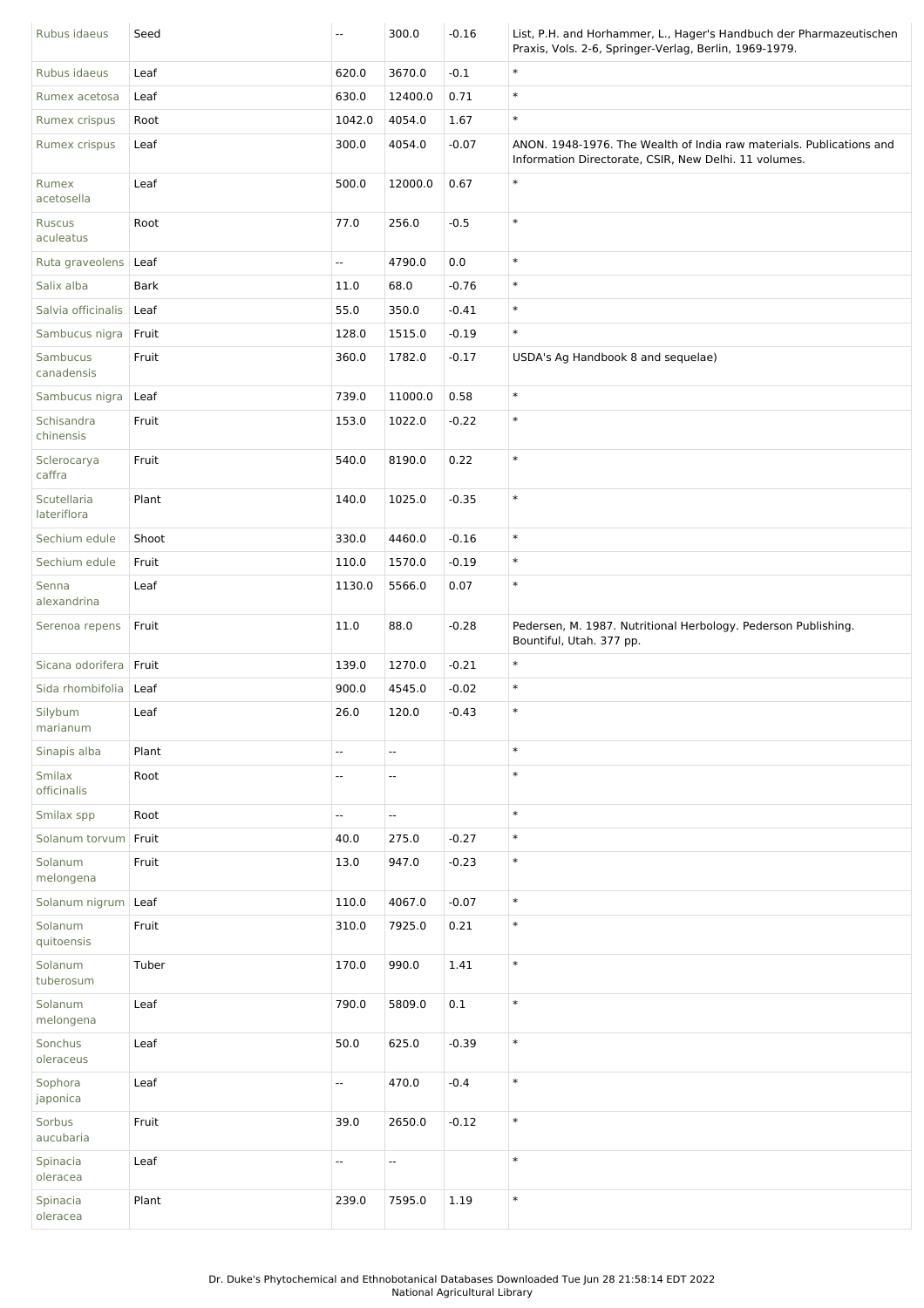| Spinacia<br>oleracea         | Fruit Juice | --    | 55.0   | $-1.0$  | $\ast$                                                                                                                        |
|------------------------------|-------------|-------|--------|---------|-------------------------------------------------------------------------------------------------------------------------------|
| Spirulina spp.               | Plant       | --    | --     |         | $\ast$                                                                                                                        |
| Spirulina<br>pratensis       | Plant       | Ξ.    | Ξ.     |         | Pedersen, M. 1987. Nutritional Herbology. Pederson Publishing.<br>Bountiful, Utah. 377 pp.                                    |
| Spondias<br>mombin           | Fruit       | 160.0 | 1615.0 | $-0.18$ | $\ast$                                                                                                                        |
| Spondias<br>purpurea         | Fruit       | 450.0 | 2025.0 | $-0.16$ | $\ast$                                                                                                                        |
| Spondias dulcis              | Fruit       | 360.0 | 2750.0 | $-0.11$ | $\ast$                                                                                                                        |
| Spondias<br>pinnata          | Fruit       | 210.0 | 2165.0 | $-0.15$ | $\ast$                                                                                                                        |
| Stachys<br>officinalis       | Plant       | 1.3   | 8.0    | $-0.59$ | $\ast$                                                                                                                        |
| Stellaria media              | Plant       | 6.0   | 69.0   | $-0.58$ | $\ast$                                                                                                                        |
| Stellaria media              | Shoot       | --    | --     | $-0.37$ | $\ast$                                                                                                                        |
| <b>Stevia</b><br>rebaudiana  | Leaf        | Ξ.    | 110.0  | $-0.43$ | Pedersen, M. 1987. Nutritional Herbology. Pederson Publishing.<br>Bountiful, Utah. 377 pp.                                    |
| Symphytum<br>officinale      | Leaf        | 88.0  | 800.0  | $-0.37$ | $\ast$                                                                                                                        |
| Symphytum<br>officinale      | Root        | Ξ.    | 132.0  | $-0.57$ | Pedersen, M. 1987. Nutritional Herbology. Pederson Publishing.<br>Bountiful, Utah. 377 pp.                                    |
| Syringa vulgaris             | Leaf        | щ.    | 1315.0 | $-0.32$ | ANON. 1948-1976. The Wealth of India raw materials. Publications and<br>Information Directorate, CSIR, New Delhi. 11 volumes. |
| Syzygium<br>cumini           | Fruit       | 57.0  | 1330.0 | $-0.2$  | $\ast$                                                                                                                        |
| Syzygium<br>aromaticum       | <b>Bark</b> | u.    | 810.0  | 1.98    | CRC Handbook of Medicinal Herbs and/or CRC Handbook of Proximate<br>Analyses                                                  |
| Syzygium<br>malaccense       | Fruit       | 65.0  | 4615.0 | 0.0     | $\ast$                                                                                                                        |
| Syzygium<br>jambos           | Fruit       | 30.0  | 2385.0 | $-0.14$ | $\ast$                                                                                                                        |
| Tabebuia<br>heptaphylla      | <b>Bark</b> | 32.0  | 181.0  | $-0.34$ | $\ast$                                                                                                                        |
| Tamarindus<br>indica         | Fruit       | 24.0  | 585.0  | $-0.25$ | $\ast$                                                                                                                        |
| Tamarindus<br>indica         | Flower      | --    | 600.0  | $-0.65$ | CRC Handbook of Medicinal Herbs and/or CRC Handbook of Proximate<br>Analyses                                                  |
| Tamarindus<br>indica         | Leaf        | --    | 263.0  | $-0.42$ | CRC Handbook of Medicinal Herbs and/or CRC Handbook of Proximate<br>Analyses                                                  |
| Tanacetum<br>parthenium      | Plant       | --    | 330.0  | $-0.52$ | Pedersen, M. 1987. Nutritional Herbology. Pederson Publishing.<br>Bountiful, Utah. 377 pp.                                    |
| Taraxacum<br>officinale      | Root        | 54.0  | 376.0  | $-0.43$ | $\ast$                                                                                                                        |
| Taraxacum<br>officinale      | Leaf        | 18.0  | 6520.0 | 0.16    | $\ast$                                                                                                                        |
| Terminalia<br>chebula        | Fruit       | --    | 920.0  | $-0.23$ | List, P.H. and Horhammer, L., Hager's Handbuch der Pharmazeutischen<br>Praxis, Vols. 2-6, Springer-Verlag, Berlin, 1969-1979. |
| Terminalia<br>catappa        | Seed        | --    | --     | $-0.34$ | CRC Handbook of Medicinal Herbs and/or CRC Handbook of Proximate<br>Analyses                                                  |
| Tetragonia<br>tetragonioides | Leaf        | 300.0 | 5000.0 | 0.02    | $\ast$                                                                                                                        |
| Theobroma<br>bicolor         | Seed        | Щ,    | u.     | $-0.34$ | CRC Handbook of Medicinal Herbs and/or CRC Handbook of Proximate<br>Analyses                                                  |
| Theobroma<br>speciosum       | Fruit       | 90.0  | 230.0  | $-0.27$ | J Cell Biochem VOL. 22=1995                                                                                                   |
| Theobroma<br>bicolor         | Fruit       | 210.0 | 1010.0 | $-0.22$ | $\ast$                                                                                                                        |
| Theobroma<br>cacao           | Seed        | --    | 31.0   | $-0.32$ | CRC Handbook of Medicinal Herbs and/or CRC Handbook of Proximate<br>Analyses                                                  |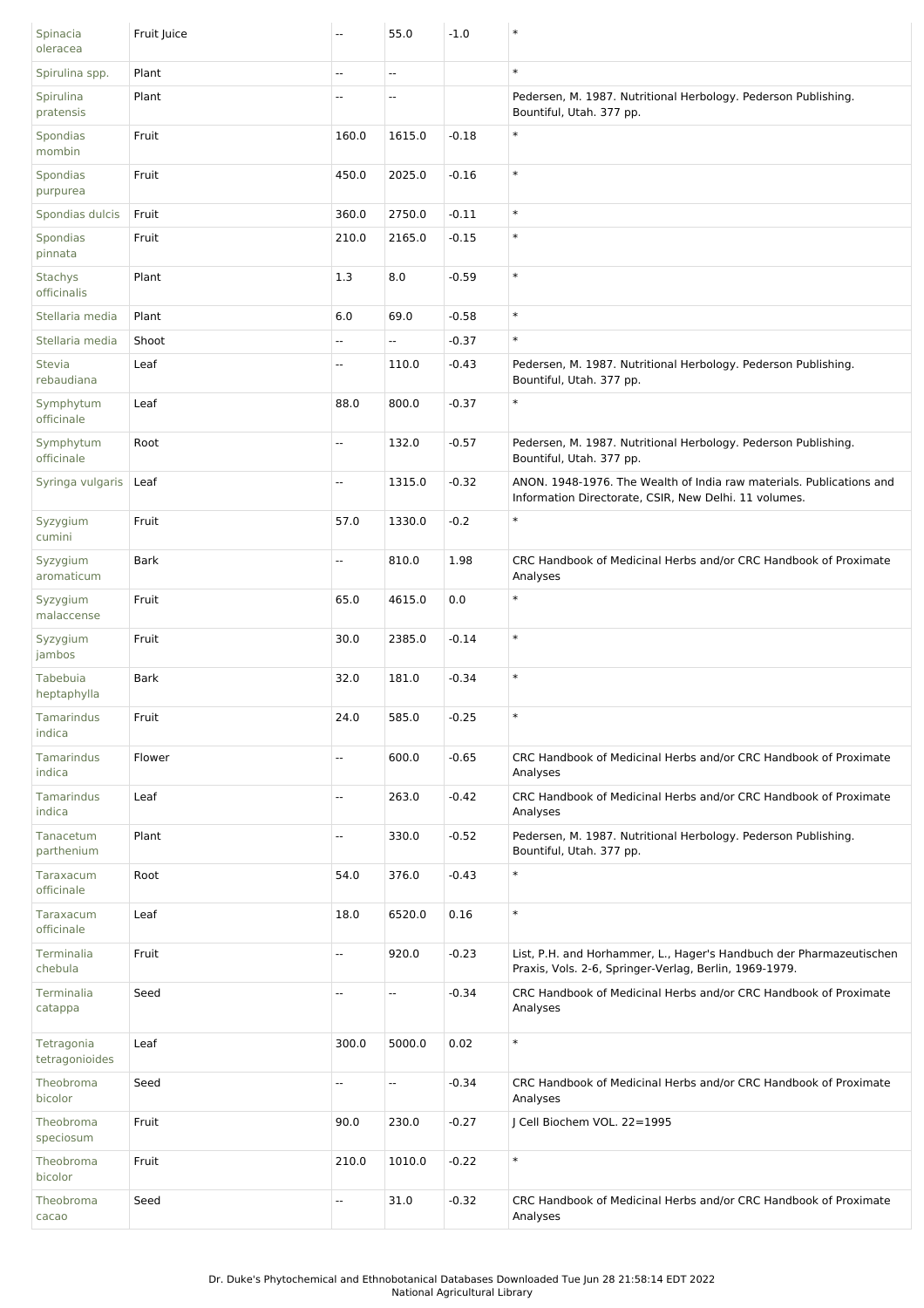| Theobroma<br>cacao               | Fruit                  | 30.0   | 70.0                     | $-0.28$ | J Cell Biochem VOL. 22=1995                                                                                                   |
|----------------------------------|------------------------|--------|--------------------------|---------|-------------------------------------------------------------------------------------------------------------------------------|
| Thuja<br>occidentalis            | <b>Branches</b>        | --     | Ξ.                       |         | $\ast$                                                                                                                        |
| Thymus vulgaris Leaf             |                        | Ξ.     | Ξ.                       | $-0.44$ | $\ast$                                                                                                                        |
| Tilia sp.                        | Leaf                   | --     | --                       |         | $\ast$                                                                                                                        |
| Tragopogon<br>porrifolius        | Root                   | 80.0   | 491.0                    | $-0.37$ | $\ast$                                                                                                                        |
| <b>Tribulus</b><br>terrestris    | Leaf                   | L.     | 420.0                    | $-0.4$  | CRC Handbook of Medicinal Herbs and/or CRC Handbook of Proximate<br>Analyses                                                  |
| Trichosanthes<br>anguina         | Fruit                  | --     | --                       |         | $\ast$                                                                                                                        |
| Trifolium<br>pratense            | Flower                 | 534.0  | 2966.0                   | 0.08    | $\ast$                                                                                                                        |
| Trigonella<br>foenum-<br>graecum | Leaf                   | --     | 520.0                    | $-0.4$  | $\ast$                                                                                                                        |
| Trigonella<br>foenum-<br>graecum | Shoot                  | u.     | $\mathbf{u}$             |         | $\ast$                                                                                                                        |
| Trigonella<br>foenum-<br>graecum | Seed                   | 78.0   | 600.0                    | 0.02    | $\ast$                                                                                                                        |
| Triticum<br>aestivum             | Seed                   | Ξ.     | u.                       |         | $\ast$                                                                                                                        |
| Tropaeolum<br>tuberosum          | Root                   | 670.0  | 4800.0                   | 2.1     | $\ast$                                                                                                                        |
| Tropaeolum<br>majus              | Flower                 | --     | 1300.0                   | $-0.43$ | $\ast$                                                                                                                        |
| Tropaeolum<br>majus              | Pt                     | 1000.0 | 1600.0                   | $-1.02$ | $\ast$                                                                                                                        |
| Tropaeolum<br>majus              | Leaf                   | 2000.0 | 4650.0                   | $-0.01$ | $\ast$                                                                                                                        |
| Tulipa<br>gesneriana             | Stem                   | --     | ۰.                       |         | List, P.H. and Horhammer, L., Hager's Handbuch der Pharmazeutischen<br>Praxis, Vols. 2-6, Springer-Verlag, Berlin, 1969-1979. |
| Turnera diffusa                  | Leaf                   | 206.0  | 983.0                    | $-0.35$ | $\ast$                                                                                                                        |
| <b>Ullucus</b><br>tuberosus      | Root                   | 230.0  | 1750.0                   | 0.35    | $\ast$                                                                                                                        |
| Ulmus rubra                      | <b>Bark</b>            | Ξ.     | Ξ.                       | $-1.01$ | $\ast$                                                                                                                        |
| Urtica dioica                    | Plant                  | 640.0  | 2200.0                   | $-0.08$ | Jim Duke's personal files.                                                                                                    |
| Urtica dioica                    | Leaf                   | 166.0  | 830.0                    | $-0.37$ | $\ast$                                                                                                                        |
| Vaccinium<br>macrocarpon         | Fruit                  | 144.0  | 1200.0                   | $-0.21$ | $\ast$                                                                                                                        |
| Vaccinium vitis-<br>idaea        | Fruit                  | 280.0  | 1865.0                   | $-0.17$ | $\ast$                                                                                                                        |
| Vaccinium<br>corymbosum          | Fruit                  | 125.0  | 878.0                    | $-0.23$ | $\ast$                                                                                                                        |
| Vaccinium<br>myrtillus           | Fruit                  | 132.0  | 1650.0                   | $-0.18$ | $\ast$                                                                                                                        |
| Valeriana<br>officinalis         | Root                   | Ξ.     | $\overline{\phantom{a}}$ | $-0.65$ | $\ast$                                                                                                                        |
| Verbascum<br>thapsus             | Leaf                   | 341.0  | 776.0                    | $-0.37$ | $\ast$                                                                                                                        |
| Viburnum<br>opulus               | Fruit                  | Ξ.     | 126100.0 7.56            |         | $\ast$                                                                                                                        |
| Vicia faba                       | Seed                   | 330.0  | 1735.0                   | 0.7     | USDA's Ag Handbook 8 and sequelae)                                                                                            |
| Vicia faba                       | Fruit                  | 120.0  | 820.0                    | $-0.23$ | ANON. 1948-1976. The Wealth of India raw materials. Publications and<br>Information Directorate, CSIR, New Delhi. 11 volumes. |
| Vigna<br>unguiculata             | Seed                   | 15.0   | 75.0                     | $-0.29$ | USDA's Ag Handbook 8 and sequelae)                                                                                            |
| Vigna radiata                    | <b>Sprout Seedling</b> | 113.0  | 1506.0                   | 0.12    | USDA's Ag Handbook 8 and sequelae)                                                                                            |